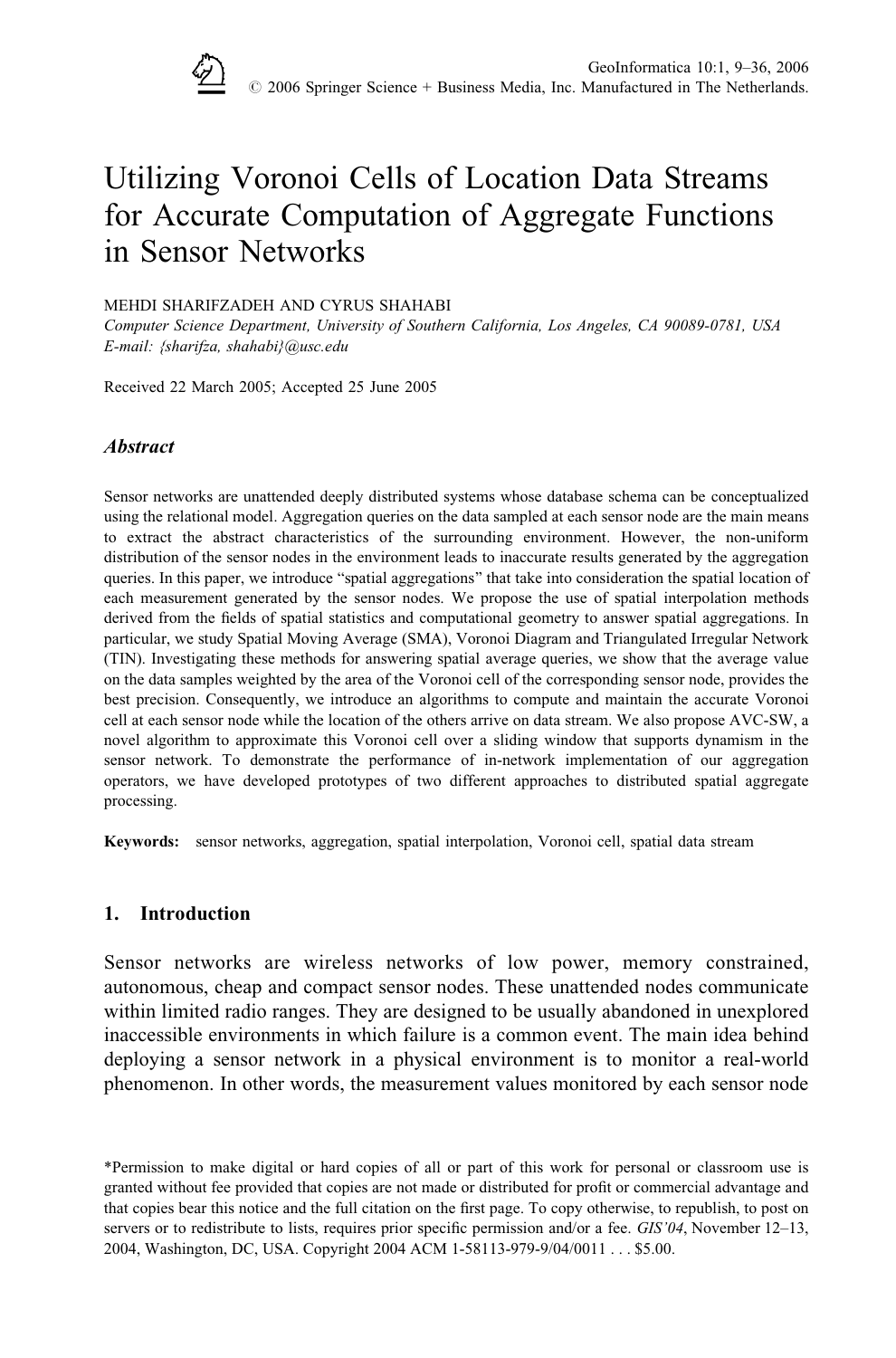are data samples representing the phenomenon. The user studies these measurements to understand the underlying physical process in the environment. This process can be a wildfire or development of a specific populations of marine microorganisms in nature.

Considering the data generated by a sensor network as a database, a broad range of queries is feasible. The class of traditional aggregation queries, in particular, are of main interest within the sensor network community [2], [5], [7], [16]. The common basis of all aggregation queries is to compute a summary value based on a set of database items. When applied on the sensor network data, the aggregation queries are the main means to extract the abstract characteristics of the phenomenon from the samples taken in the environment. For example, the following query is a range aggregate query on a network of sensor nodes with humidity and temperature sensors:

SELECT AVG(humidity) FROM sensors WHERE location INSIDE Room-101 AND temperature  $\leq$  threshold;

In general, no assumption should be made about the distribution of the sensor nodes in the environment. Hence, applying traditional average on a non-uniformly distributed observation set leads to erroneous results and false reasoning about the phenomenon. That is, as the phenomenon is usually a *continuous* process, only a uniform sample set is a good representative of the whole process. Furthermore, traditional aggregation operators are not amenable to outlier and noisy values. To illustrate, the average of the humidity monitored by the sensor network in Figure 1 at times a and b is 10. With a continuously increasing humidity from left to right, the real average humidity at time  $a$  should be 15. While at time  $b$ , the real average is expected to be close to 5 since sensor node  $s_4$  happens to be close to a local maxima in the space of humidity values.

While the research on data engineering for sensor networks has been focusing on providing efficient in-network query processing of traditional aggregation operators, our example showed that these operators are not reliable means to observe and study a real-world phenomenon. Instead, we propose to use the *spatial interpolation* methods at each node to infer about the missing values at neighboring unmonitored locations. We introduce the use of spatial aggregation on the data generated by sensor networks. With our spatial aggregation operators, the sensor measurements of sparse areas (e.g.,  $s_1$  in Figure 1) contribute more to the final result as compared to those of dense areas. That is, the spatial average operator relies on the value of the node  $s_1$  more than that of  $s<sub>4</sub>$  with two other nearby measurements. As of traditional aggregate processing for



Figure 1. Two snapshots of a non-uniformly distributed sensor network at times  $a$  and  $b$ .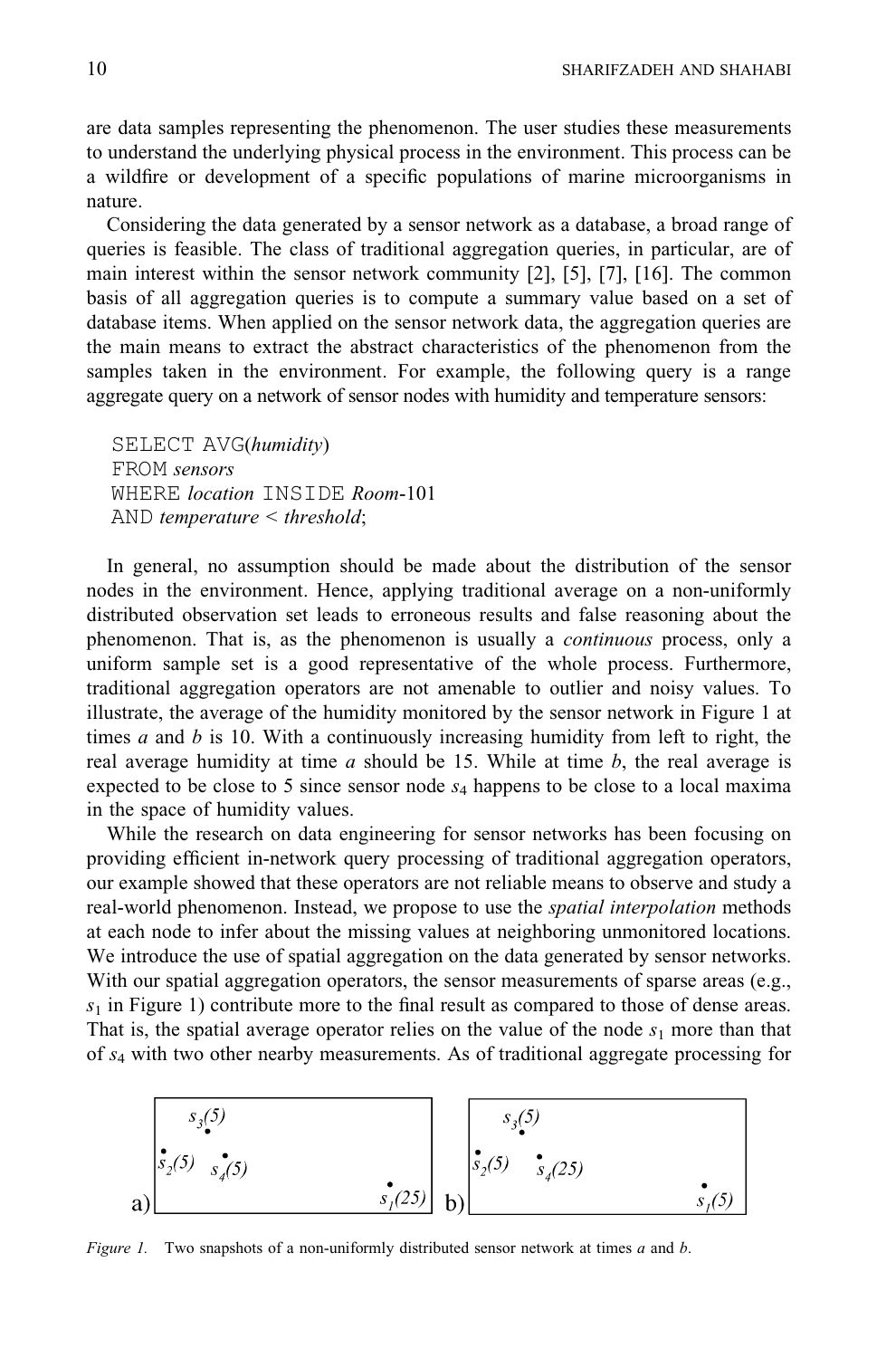sensor networks, the spatial aggregation operators should be processed within the network considering power and memory constraints of the nodes.

Two classes of spatial interpolation methods have been proposed in the fields of spatial statistics and computational geometry. The global methods use the knowledge about the entire set of observations to interpolate any of the missing values. Applying these methods at each sensor node with limited local information requires high communication overhead. Instead, with the local methods, only information about a limited neighborhood is needed. Implementing the local methods at a sensor node is still challenging as the communication range of a node may not be sufficient to generate the required local neighborhood. In addition, with more accurate methods, the extent of this neighborhood is dependent on the location of the neighboring observation points (i.e., nodes) which is not fixed.

Throughout this paper, we focus on processing spatial average on the data generated by the sensor nodes. We show the application of the classical spatial interpolation methods to formalize the spatial average operator as a weighted average over sensor measurements. In particular, we study three different methods. The first method, Spatial Moving Average (SMA), divides the deployment field of a sensor network into equal sized grid cells. SMA assigns a value to each cell based on the values of its contained nodes. With SMA, a spatial average is transformed into a traditional average on the values assigned to the grid cells. The second method, the Voronoi method, uses the Voronoi diagram of the node locations to partition the deployment field into convex polygons (i.e., Voronoi cells). The weight assigned by the method to each node is the area of its corresponding Voronoi cell. Finally, the Triangulated Irregular Network (TIN) which is originally an elevation model for visualizing geospatial data uses the Delaunay triangulation of the field. It assigns to each triangle the average value of the nodes located on its vertices.

We propose two approaches to in-network processing of the spatial aggregation queries. With the semi-distributed approach, a single node computes the weights and assigns them to the other nodes using the location data sent by each node. The distributed approach leaves the task of weight computation to individual nodes. Both approaches can be implemented on top of any traditional aggregation scheme in the sensor networks. Our experimental results show that the overall communication overhead of the semi-distributed approach is always 25% more than that of the distributed approach. This significant result saves a lot of energy in the network nodes.

To exploit the low communication cost of the distributed aggregation processing, we propose a distributed *local* Voronoi cell computation algorithm for sensor networks. We develop this algorithm to be used by each node for computing Voronoi and TIN weights. Our Voronoi cell algorithm can be utilized to generate the Voronoi cell of a query point using a stream of point data. At each sensor node, the algorithm iteratively uses the stream of locations it receives from the other nodes to construct its own local Voronoi cell.

In a real-world scenario, the sensor nodes frequently fail and stop generating measurement values. That is, we require that the contribution of any neighboring node to the Voronoi cell end after some period of time (i.e., when the node dies). This is called the *sliding window* model in Muthukrishan [8]. In this case, to compute its exact Voronoi cell, the node requires to store the location of all nodes arrived so far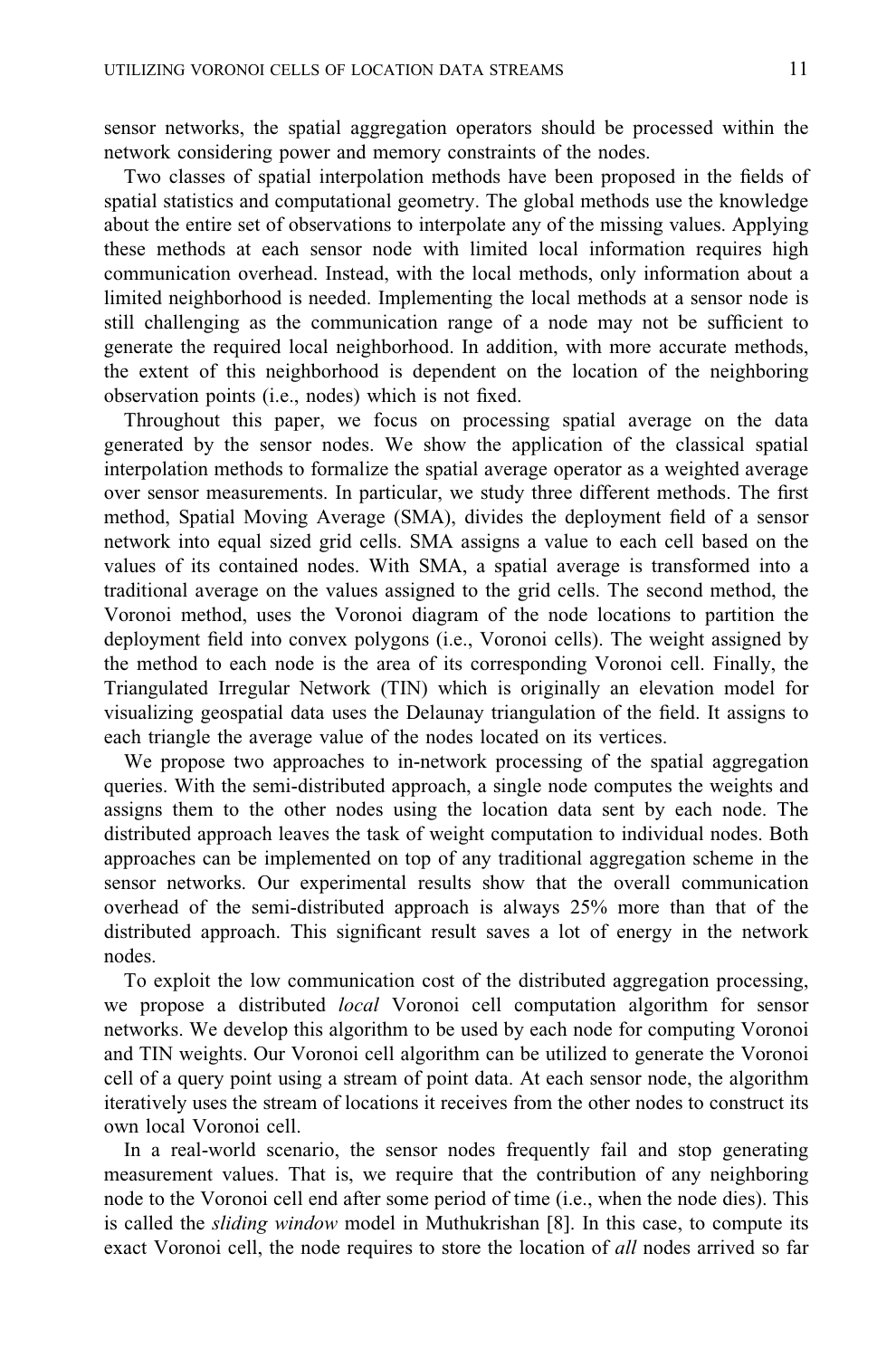(i.e.,  $O(w)$  space complexity for w currently live nodes). To reduce the  $O(w)$  space complexity of Voronoi algorithms in the sliding window model, we propose AVC-SW, an approximation algorithm which maintains only a sample of the node locations. The core idea behind AVC-SW is to maintain a minimum subset of locations including the closest ones to node  $p$  in each direction and compute the Voronoi cell of  $p$  with respect to this subset instead of the set of all locations. While the theoretical proofs are out of scope of this paper, we show that AVC-SW computes a  $(1 + \varepsilon)$ -approximations to the actual exact Voronoi cell. For a uniform point distribution, we can theoretically compute the average sample size of AVC-SW (i.e., its required memory) in terms of the window size  $w$  and its single parameter. We show that the sample size is  $O(\log w/k)$  [11]. To the best of our knowledge, this is the first distributed algorithm for computing the approximate Voronoi cells over a sliding window on a data stream. It is completely applicable to any network of mobile nodes as well.

Finally, we conducted several experiments to evaluate the accuracy of the spatial average operators implemented using each of our studied interpolation methods. This is the first work on comparing these spatial aggregation operators in the context of sensor networks. Our experimental results show that the Voronoi-based operator outperforms the other two operators in accuracy. Moreover, considering communication cost, our distributed Voronoi cell computation algorithm outperforms the semidistributed approach using classical algorithms [9].

A preliminary version of this work is presented in Sharifzadeh and Shahabi [12], where Voronoi aggregation operator use the exact Voronoi cell at each node. This paper subsumes [12] and proposes AVC-SW that supports dynamism in the sensor network. AVC-SW is a novel algorithm for computing the Voronoi cell of a fixed 2-d point when the locations of the neighboring points arrive as a geometric data stream. The remainder of the paper is organized as follows. Section 2 reviews the current research on aggregation in sensor networks, spatial interpolation and Voronoi cell computation. Section 3 defines spatial aggregation on sensor networks using classical spatial interpolation methods. In Section 4, we describe semi-distributed and distributed approaches to spatial aggregation processing. We propose our exact and approximate algorithms for Voronoi cell computation in Section 5. Section 6 includes our experimental results, and Section 7 discusses the conclusion.

#### 2. Related work

While the database community has proposed many approaches for aggregate processing in database systems, these works focus on efficient processing of the traditional aggregate operators. Literature on spatial databases also mainly focus on modelling issues, the class of nearest neighbor queries and index structures to provide fast answers to the queries [4]. Meanwhile, the research work on aggregate processing in wireless sensor networks is orthogonal to our work on spatial aggregate processing. We can utilize any energy-efficient average aggregate processing algorithm to process our spatial average operators.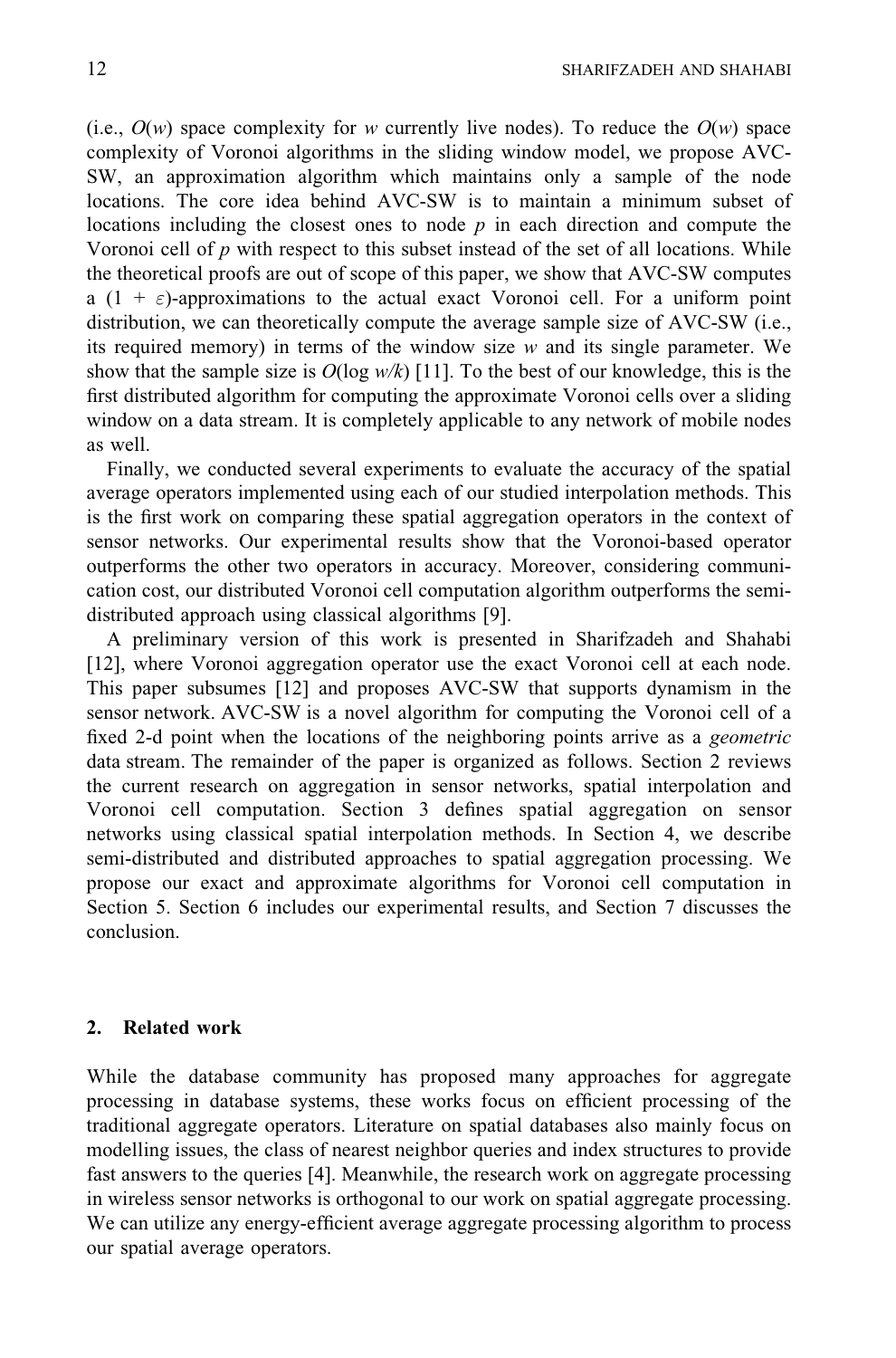Intanagonwiwat et al. in [5] discuss direct difusion, a set of novel techniques to data-centric routing through the network. Their proposed operators are used to provide energy efficient in-network data aggregation. Our spatial query processing scheme is capable to use the established aggregation path in their opportunistic and greedy approaches [5].

Madden et al. in [7] proposed TAG, an aggregation service as a part of  $TinyDB<sup>1</sup>$ which is a query processing system for a network of Berkeley motes. The service employs a SQL interface to the sensor data streams. It presents innetwork processing of the aggregation queries on the data generated in the sensor network. We use the adhoc query routing algorithm of TAG to disseminate our query into the network. Our spatial aggregate operators are compatible with the aggregate processing of TAG and easily portable to TinyDB.

Zhao et al. in [16] introduce an architecture for sensor network monitoring. Their architecture benefits from an energy-efficient aggregate processing for network properties (digest functions). An average query is computed on the digest tree which their digest diffusion scheme constructs. This digest tree can also be used as a query tree to route a spatial average query through the network. Similar to TAG, they process an average query through computing and forwarding partial results at the nodes on the digest tree.

The Voronoi diagrams have been extensively studied in the field of Computational Geometry [9]. However, the focus has been on the efficient computation and representation of these diagrams for an entire set of points. The only research works on computing Voronoi cell of a point is the two approaches presented in Stanoi et al. [13] and Zhang et al. [15]. Stanoi et al. [13] study the problem of finding the influence set (Voronoi cell) of a query point considering data points stored in the database. They show how this problem can be reduced into nearest neighbor and range queries. They propose an algorithm to extract a superset of all the data points which can potentially contribute to the Voronoi cell of the query point. However, they define a rectangular range that includes this superset as they intend to use an  $R^*$ -tree index to retrieve the set. Our approach is similar in determining how a local cell can be affected by the recently received locations at each sensor node. However, we use a radial range to be compatible with the communication style of the nodes. Zhang et al. [15] also propose an approach to compute the cell (validity region in their terminology) when the data points are indexed by an R-tree. Their ray shooting scheme benefits from time parameterized nearest neighbor queries using an R-tree. However, our assumption is that a sensor node with a limited memory space needs to compute the cell while the location of all the data points are not available at the time of computation.

Arya et al. [1] have performed the only work on approximating Voronoi cells in d-dimensional space. Their approach combines the shape approximation and adaptive a-universional space. Then approach combines the shape approximation and adaptive sampling techniques to build an approximate cell of size  $O(1/\sqrt{\epsilon})$  for  $d = 2$ . They assume that the exact cell to be approximated is given. Then, they examine the Voronoi neighbors of the given point and the corresponding Voronoi vertices to keep the minimum number of Voronoi neighbors using which an  $\varepsilon$ -approximate cell for addressing nearest neighbor problem can be computed. This is the same as what we call a  $(1 + \varepsilon)$ -approximate cell in this paper. This approach is not applicable to sliding windows over data streams as insertion/deletion of each single point might cause the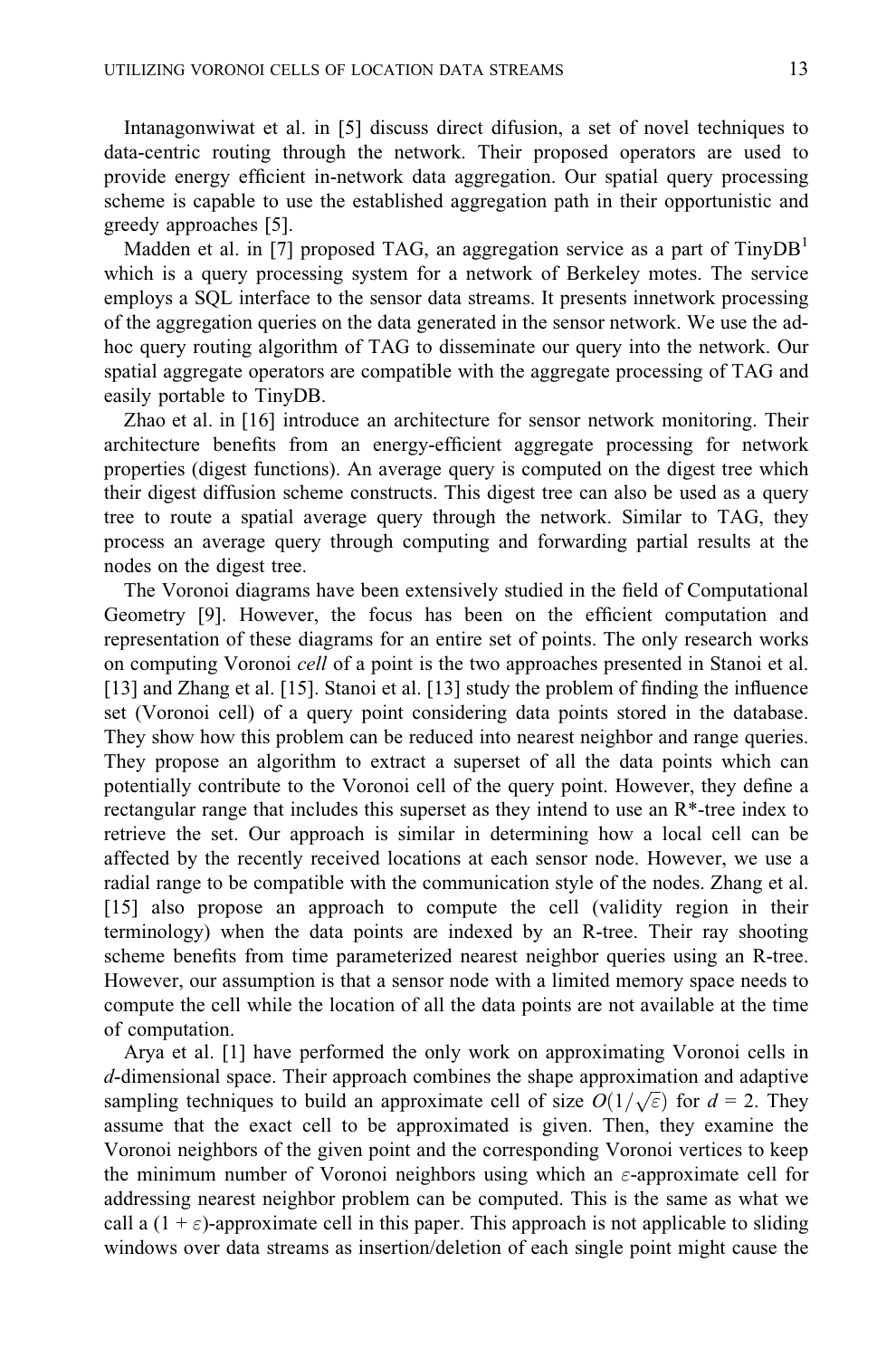sampling criteria to include or exclude a neighbor from the cell. This nondeterministic change results into storing all the points in the window.

#### 3. Aggregation on sensor networks

A sensor network  $SN$  consists of *n* sensor nodes deployed over an area R. Each sensor node s is equipped with different types of sensory devices. In general, the sensor nodes are not of the same type. They are monitoring different types of values depending on their assigned task within the network. However, to simplify our discussion and without loss of generality, we assume that all sensor nodes in our sensor network SN are operationally equal. Each sensor in node s continuously samples a value  $\nu$  measuring the phenomenon being monitored (e.g., a temperature sensor samples the temperature at the location of the sensor node). Without loss of generality, we assume that all sensors are sampling the corresponding values at the same time intervals. Each sensor node has  $m$  sensors generating corresponding values  $v_1, \ldots, v_m$ . Let the unique fixed location of the sensor node s in the 2-d space,  $(x, y)$ , be known to the sensor node. Therefore, the sensor node s generates a data tuple d of the form  $\langle x, y, t, v_1,...,v_m \rangle$  at each time-stamp t. We conceptualize the set of data tuples generated by all *n* sensor nodes in  $SN$  as a relational table T. Each row of the table is uniquely identified using the location and time columns as the primary keys.

A set of different aggregation queries are now formally definable on the the realized conceptual model of the sensor network. The average query in Section 1 can be generalized as follows:

SELECT aggr(exp(attrs)) FROM T [WHERE  $(x, y)$  INSIDE  $R$ [AND *pred*]]

As in traditional databases, the above query applies the aggregation operator aggr on non-spatial attributes *attrs* of a *discrete* set of data items which are qualified according to the predicate clause *pred* and their location attribute being inside region R.

A spatial aggregation query on the same set of data is defined using the same SQL statement. This means that the interface of the spatial aggregation query is the same as that of traditional aggregation query but the functionality is totally different. Considering the fact that the data items are discrete observations representing a phenomenon in the space, the spatial operator computes the summary value for all the data items which can be extracted from the continuous space of the data items according to the query predicate/constraints. These data items need not to be monitored at a specific location (i.e., stored in our conceptual database). For example, in the context of sensor networks, we only have access to those data items which are measurements of an actual sensor node located at a position in the space. A spatial aggregation operator needs to infer about the data items at the positions in the space  *where there are no sensor nodes. It means that the query processing for*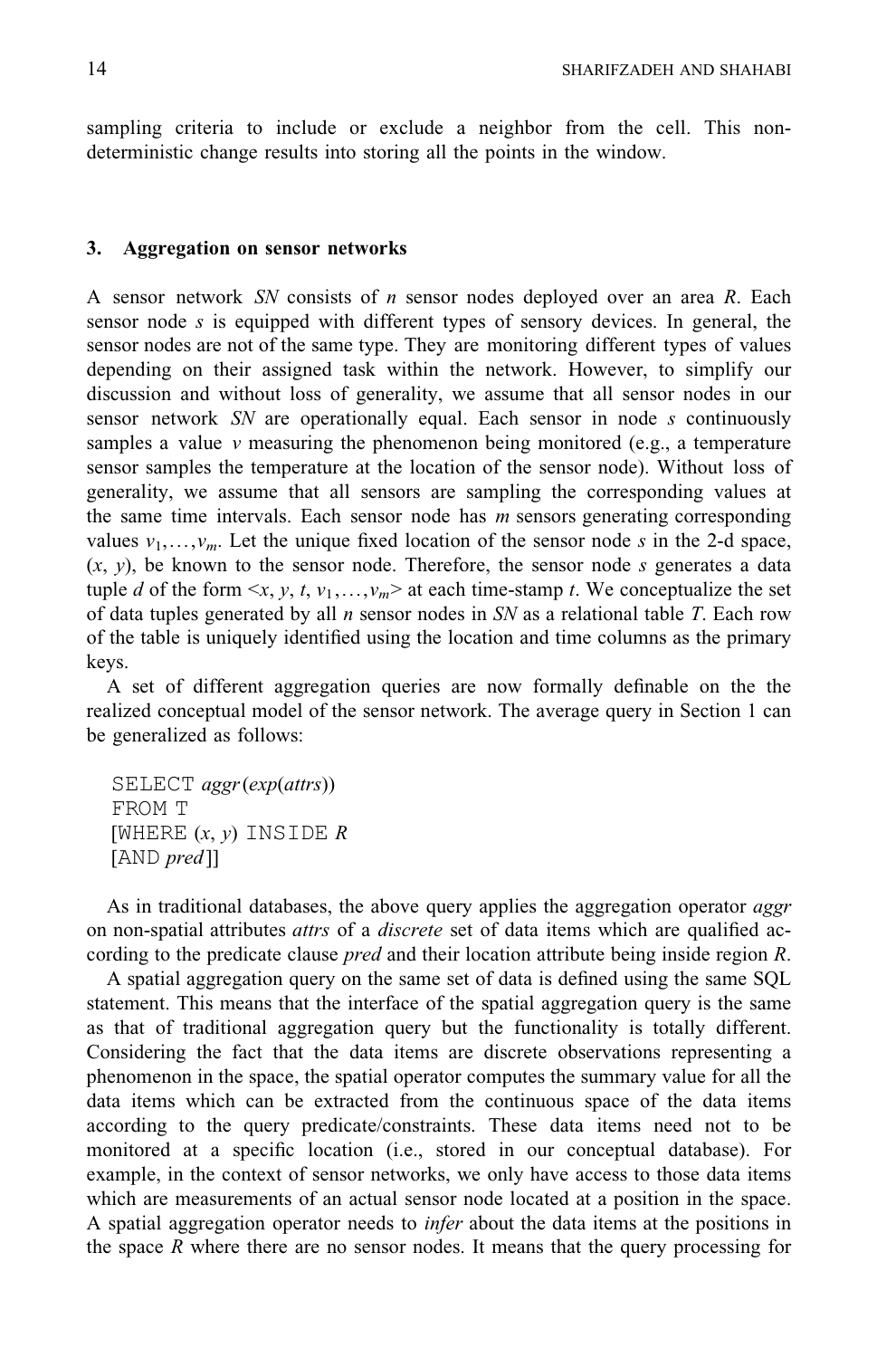the aggregation operator needs to apply an interpolation method to find the missing values.

Although the functionality of a spatial aggregation is different from that of its corresponding traditional aggregation, it may result in the same answer value. To be specific, the results of applying operators such as MIN (or MAX) to a discrete set of observations and the same set including interpolated data items is not different. The rationale behind this is that these characteristics of the set are invariants during the interpolation procedure. However, AVERAGE and SUM operators are different comparing to their corresponding traditional operators. The reason is that they take to the consideration the distribution of the data samples. Finally, COUNT operator is an example of the aggregation operators which does not have a meaningful corresponding spatial operator. Here, throughout this paper, we focus on spatial average query as a basic instance of the class of spatial aggregation queries.

Assume that the aggregation operator will be applied only on one attribute (i.e., one column of table  $T$ ) and the predicate clause *pred* is omitted without loss of generality. To be specific, consider the sensor network in Figure 2a. Each sensor node  $s_i$  located at  $(x_i, y_i)$  generates a value  $v_{it}$  at time t resulting a tuple of the form  $\langle x_i, y_i, t, v_{it} \rangle$ . The traditional average on values  $v_{it}$  at time  $t_x$  is formulated as  $\sum_{i=1}^{n} v_{it_x}/n$ . Let the function  $v(x, y)$  gives the value of each location  $(x, y)$ . Therefore, values  $v_{it}$  are samples of this function at specific locations. The spatial average of the function  $v(x, y)$  over the continuous region R is formally defined as follows:

$$
SAVG = \frac{1}{area(A)} \cdot \int_{R} v(x, y) dx dy
$$
 (1)

Spatial interpolation is the main mean to provide values for unmonitored locations. "Spatial interpolation is the procedure of estimating the values of properties at unsampled sites within an area covered by existing observations^ [6]. Different spatial interpolation methods have been proposed for environmental datasets, discrete observations at some locations in the environment. The field of spatial statistics categorizes these methods into global and local groups based on the set of



Figure 2. a) A snapshot of a sensor network consisted of 9 sensor nodes with their sampled value, and b) its Voronoi diagram interpolating the value of the location  $\times$  to the value of sensor node  $s_1$ .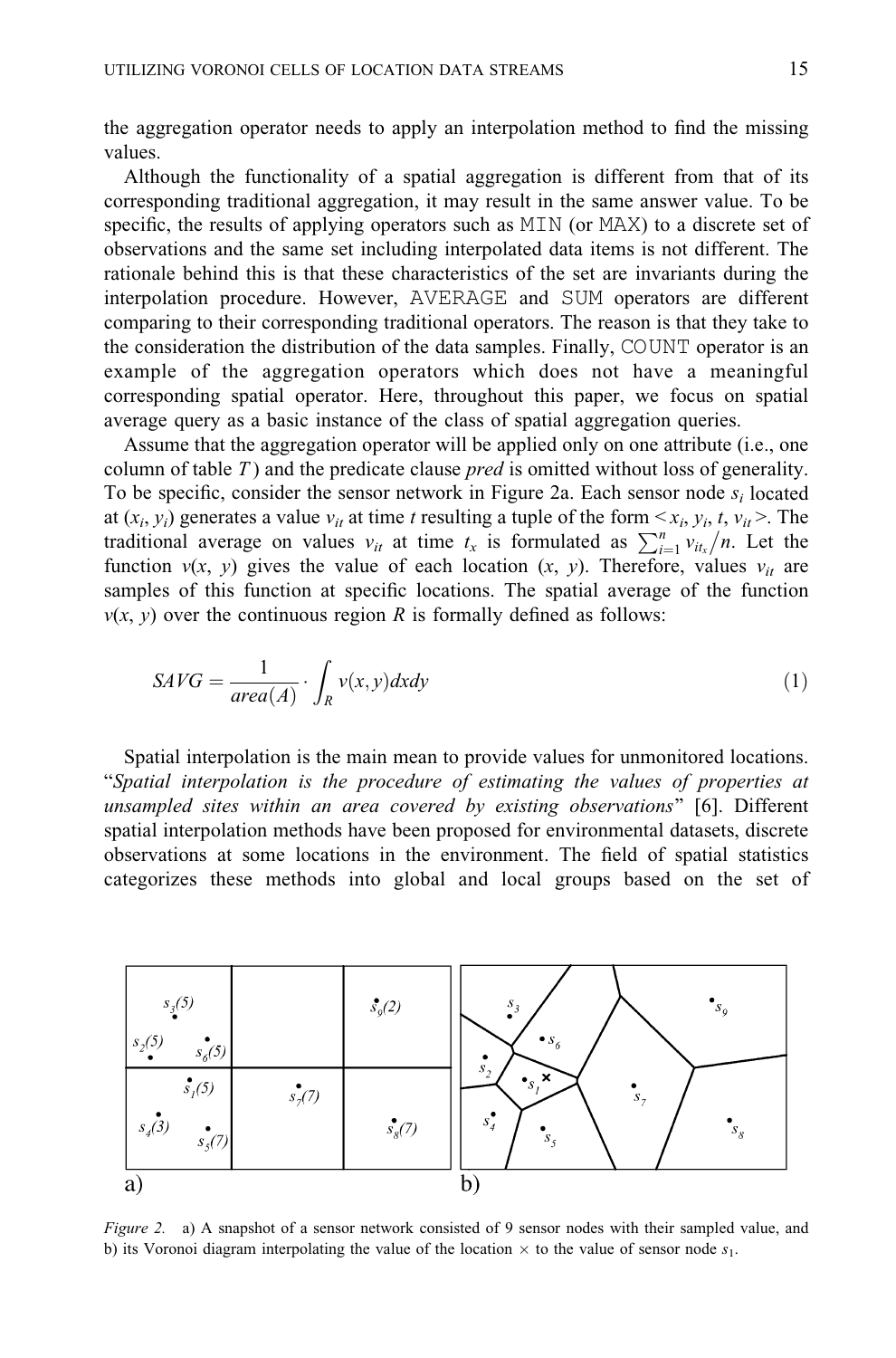observations they use to interpolate missing values. The group of global methods apply a single function to the whole set of observations in the space. Trend surface analysis is an example of the methods in this group. The local methods instead apply a common function repeatedly to subsets of the observed points. These methods such as Spatial Moving Average (SMA) usually generate the interpolated data as a set of local results.

Considering the need for in-network implementation of the aggregations on sensor networks [7], it is clear that global interpolation methods which require the whole set of sensor node measurements are not practical. In the remainder of this section, we briefly describe several local interpolation methods, namely, Spatial Moving Average (SMA), Voronoi Diagram, Triangulated Irregular Network (TIN), and Kriging. We will formally define how each one of our investigated methods calculate the spatial average as a weighted average on the individual sensor values.

## 3.1. Spatial moving average (SMA)

Spatial Moving Average method is widely used in different fields such as GIS and image processing. SMA divides the space using equal size grid cells. The value assigned to each location in the grid cell is then defined as a weighted average of the value of all observation points inside the cell. The corresponding weight of each value is  $1/d$  where  $d$  is its distance from the center of the grid cell. For example, SMA assigns  $(5/2 + 3/1 + 7/2)/(1/2 + 1 + 1/2) = 4.5$  to the grid cell including  $s_1$ ,  $s_4$  and  $s_5$  in Figure 2a.

The spatial average is defined in terms of the average on the values assigned to grid cells. Let  $S_{\square}$  be the set of all grid cells partitioning the region R. The value assigned to cens. Let  $S_{\Box}$  be the set of an grid cens partitioning the region *R*. The value assigned to<br>a grid cell  $\delta$  including all sensor nodes  $s_i$  with values  $v_{it}$  is  $v_{\delta} = \frac{\sum_{s_i \in \delta^n a \times \delta_i}}{\sum_{s_i \in \delta} \frac{1}{a_i}}$ . Based o SMA method, the spatial average is computed as follows:

$$
SMA\_Avg = \frac{\sum_{\delta \in S_{\Box}} \nu_{\delta}}{\sum_{\delta \in S_{\Box}} 1}
$$
 (2)

We reformulate the above average into a weighted average on the sensor values. Let  $G(s_i)$  be the the grid cell including the sensor node  $s_i$ . We rewrite Equation 2 as follows:

$$
SMA\_Avg = \frac{\sum_{i=1}^{n} \left(\frac{1}{d_i \times \sum_{s_j \in G(s_i)} \frac{1}{d_j}}\right) \times v_{it}}{\sum_{i=1}^{n} \left(\frac{1}{d_i \times \sum_{s_j \in G(s_i)} \frac{1}{d_j}}\right)}
$$
(3)

The above equation shows that for each point  $s_i$  an SMA weight  $w_i$  can be defined in the SMA method.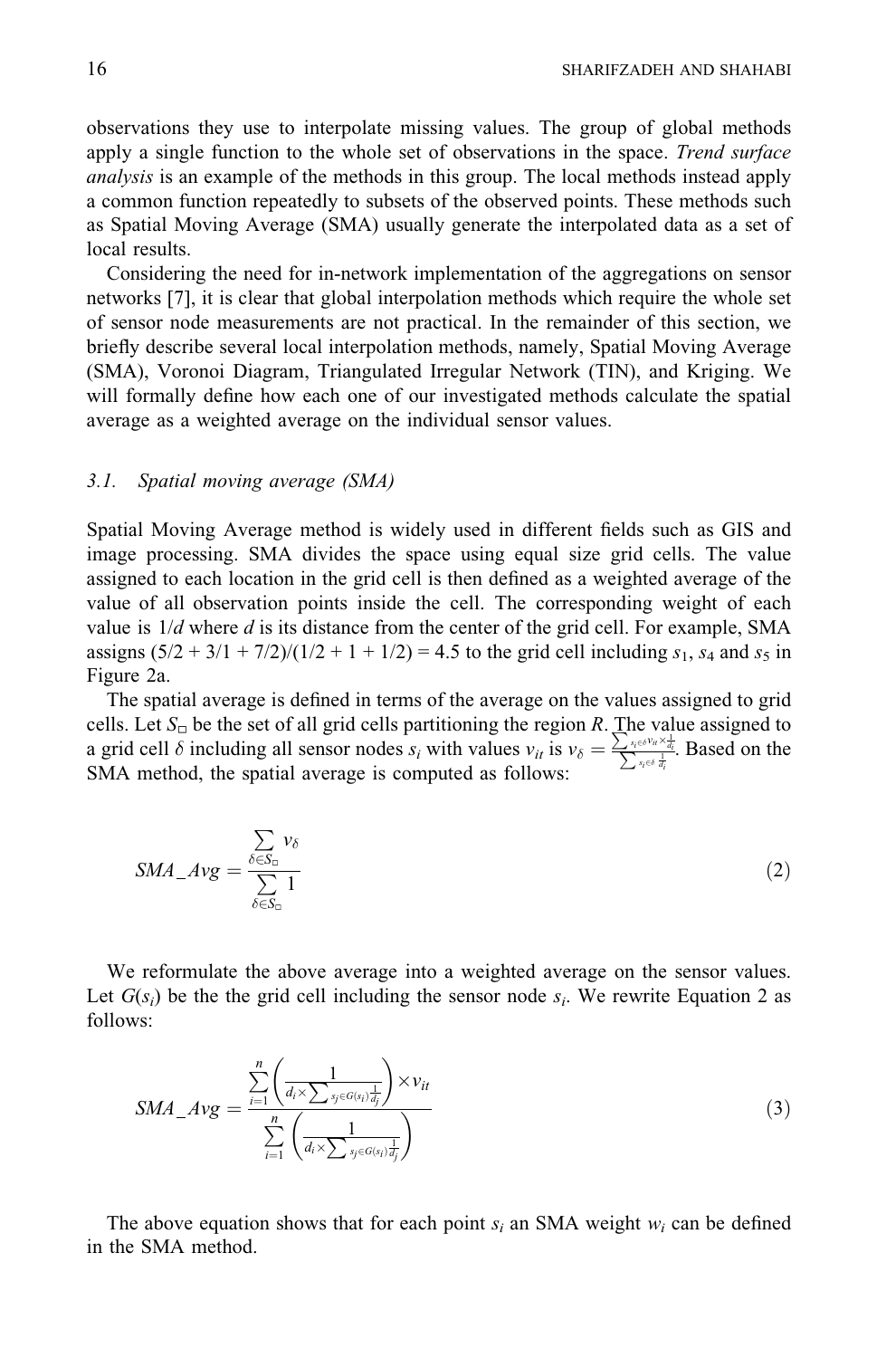### 3.2. Voronoi diagram

The use of Voronoi diagram which is sometimes termed as Thiesson polygons is based on Tobler's first law of geography [14]. The law says: "everything is related to everything else, but nearby things are more related than distant things." This fact implies *spatial autocorrelation* for the observations in a geographic space. It means that there is a relation between values monitored at the neighboring locations.

This method assigns to a location with an unknown value the value of its closest location in the observation set. Therefore, there is always a unique value interpolated for each location. In other words, the space is partitioned with  $n$  sensor nodes (i.e., observation points) into  $n$  convex polygons (Voronoi cells) such that each polygon contains exactly one sensor node and every other location in a given polygon is closer to its corresponding sensor node than to any other node. The value of each location is interpolated to the value at its closest sensor node. To illustrate, in Figure 2b the value at location shown as  $\times$  is the same as that of  $s_1$  (i.e., 5).

Considering this interpolation scheme, the spatial average over a continuous region  $R$  is translated into a weighted average on the values of all sensor nodes in  $R$ . The Voronoi weight assigned to each sensor node value is the area of its corresponding Voronoi cell. Formally speaking, let  $V_{s_i}$  and  $area(V_{s_i})$  be the corresponding Voronoi cell of the sensor node  $s_i$  and its area, respectively. Using the Voronoi diagram method, the spatial average on values  $v_{it}$  generated by *n* sensor nodes  $s_i$  at time *t* is measured as follows:

$$
Voronoi\_Avg = \frac{\sum_{i=1}^{n} area(V_{s_i}) \times v_{it}}{\sum_{i=1}^{n} area(V_{s_i})}
$$
(4)

The averaging function in Equation 4 is amenable to nonuniform distribution of known values (i.e., sensor nodes) over the space. Each known value in the space is a representative for the value of a subset of locations in the space with an unknown value. In a sensor network implementation, each sensor node participates in the average value with a weight proportional to the area of the corresponding Voronoi cell.

## 3.3. Triangulated Irregular Network (TIN)

TIN is a vector-based method used as a digital elevation model. It is a method to generate a 3-dimensional model for the elevation data collected at a set of observation points in 2-d space. The method generates the model in two steps. First, all the observation points which are of the form  $(x, y, z)$  are projected to the xy plane. The Delaunay triangulation of the xy plane is created using the set of projected points. This is a unique partitioning of the space using triangles formed by neighboring points in the Voronoi diagram as their vertices. Then, for each triangle in the xy plane  $(\Delta s_1 s_2 s_3$  in Figure 3) the three observation points corresponding to its vertices are considered. Assuming that the points are not colinear, they define a unique 3-d plane. The projection of the triangle to this plane results a 3-d triangle  $(\Delta s_1's_2's_3')$ . Finally, the set of all 3-d triangles defined by the triangles in the Delaunay triangulation is a 3-d visualization of the observation data.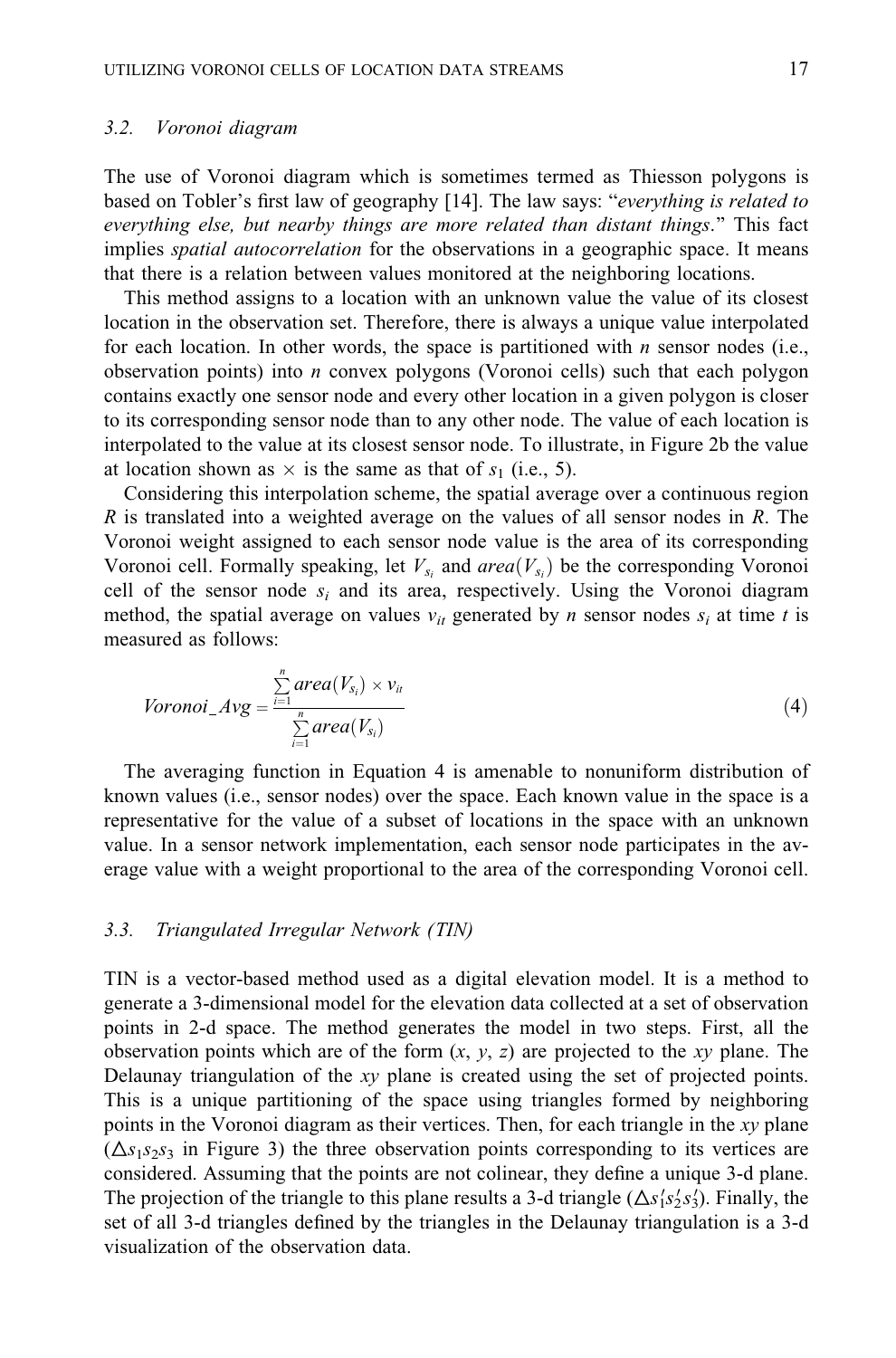

Figure 3. The Delaunay triangulation of the sensor network in Figure 2a, interpolating the value of the location  $(x, y)$ .

Although TIN is a visualization technique, it has also been used as a spatial interpolation method. Let the z value of each point be the value of the function  $f(x, y)$  to be interpolated. To interpolate the value of a location  $(x, y)$ , first it is located in the set of Delaunay triangles. Then, it is projected to the corresponding 3-d triangle of its surrounding Delaunay triangle. The z value of the projected point is the interpolated value of the location  $(x, y)$ .

Figure 3 illustrates our example sensor network partitioned by Delaunay triangles. The figure shows how the method assigns a value to the point  $(x, y)$  located inside the triangle  $\Delta s_1 s_2 s_3$ . The triangle  $\Delta s_1's_2's_3'$  is the corresponding 3-d triangle which is used to interpolate the value.

Let  $S_{\Lambda}$  be the set of all Delaunay triangles in the space. The average of the values over each triangle  $\Delta s_1 s_2 s_3$  is  $v_\delta = (v_{1t} + v_{2t} + v_{3t})/3$ . Using the TIN interpolation, the spatial average of the values *vit* generated by *n* sensor nodes  $s_i$  at time *t* is computed as follows:

$$
TIN\_\text{Avg} = \frac{\sum\limits_{\delta \in S_{\Delta}} area(\delta) \times v_{\delta}}{\sum\limits_{\delta \in S_{\Delta}} area(\delta)} \tag{5}
$$

As for the SMA method, we rewrite the above formula as a weighted average. Let  $T(s_i)$  be the set of all Delaunay triangles in  $S_\Delta$  with  $s_i$  as one vertex. It is clear that  $S_{\Delta} = \bigcup_{i=1}^{n} T(s_i)$ . Rewriting  $v_{\delta}$  in terms of  $v_{it}$  in Equation 5 results in the following:

$$
TIN \_\text{Avg} = \frac{\sum\limits_{i=1}^n \left( \frac{1}{3} \times \sum\limits_{\delta \in T(s_i)} area(\delta) \right) \times v_{it}}{\sum\limits_{i=1}^n \frac{1}{3} \times \sum\limits_{\delta \in T(s_i)} area(\delta)} \tag{6}
$$

In Equation 6, each point  $s_i$  is assigned a corresponding weight  $w_i$ . Interpolation with TIN assigns values only to the locations inside the *convex hull* of the observation points. That is, it assigns no value to the locations which are not inside any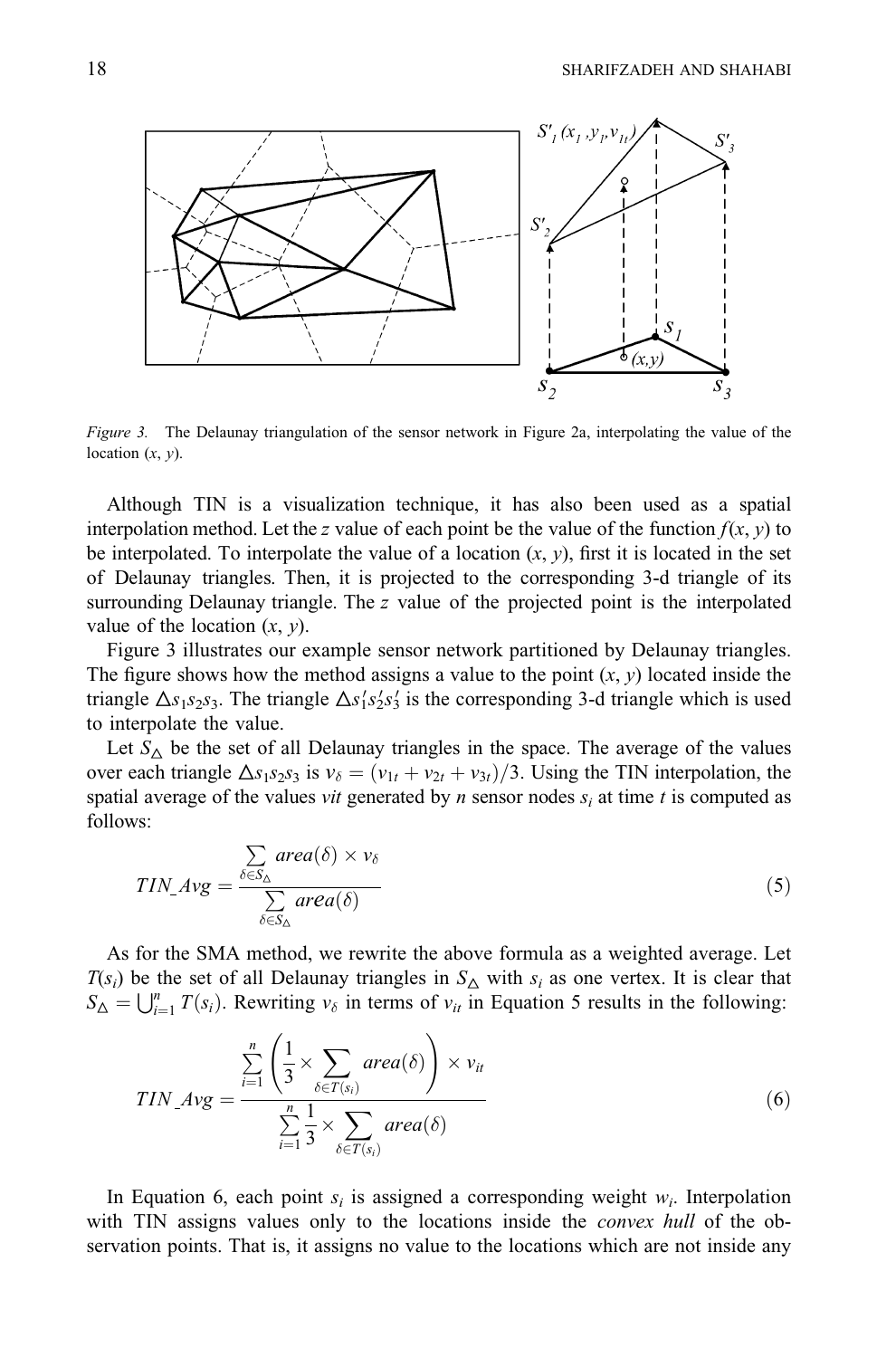of triangles. This shortcoming of the method is overcome by inserting virtual points on the boundaries of the space (e.g., the rectangle bounding the sensor network in Figure 2a).

#### 3.4. Kriging

Kriging [10] is a complicated interpolation technique developed in the field of geostatistics. The technique observes the underlying process in the space using representative variables (e.g., temperature) and computes unknown values of the variable using the values sampled in a limited set of locations. The interpolation method in Kriging is an optimization procedure which uses a model of the process to determine unknown values. This model is given as a variogram of the process. The method assigns optimal weights to the known values in order to predict the unknown values. As Kriging is a computationally intensive method, we did not include it in our prototype implementation.

#### 4. Spatial average processing

We have formalized three different methods for applying spatial aggregation, specifically average, on a set of observation points. In this section, we briefly describe how this query is processed within the sensor network according to each method. Recall that each sensor node  $s_i$  located at  $(x_i, y_i)$  generates a value  $v_i$  at time t resulting a tuple of the form  $\langle x_i, y_i, t, v_{ii} \rangle$ . Let i be a unique id for the sensor  $s_i$ which can be easily generated using its location. For simplicity, we will refer to the most recent  $v_{it}$  as  $v_i$ .

A query is initiated when a user issues a spatial aggregation query from a query node which is a sensor node within the network or a base-station connected to the network. In general, she specifies the query using three parameters: the aggregation operator *aggr*, the attribute *attr* and the range R. In our model, the operator is  $AVG$ and the attribute is the single value that each sensor measures.

We use the ad-hoc query routing scheme used in Madden et al. [7] to disseminate the query. As the query is sent through the network a routing tree is organized. Here is how the routing algorithm works. First, the query node broadcasts a message including the parameters of the query, its own id and its level in the query tree (i.e., 0 as it is the root node). Then, each sensor node  $s_i$  which receives the message including sensor id i and level l, selects the sensor node  $s_i$  as its parent, increments the level l and broadcasts its own id,  $i$ , and the updated level. At each level in the tree, the leaf nodes repeat this task to extend the tree up to the next level. In cases where a node without any assigned level receives more than one message, it chooses the one including the minimum id and ignores the others. The algorithm terminates when all nodes have broadcast the "routing" message. At this time, each node in the network has been assigned a level in the tree.

The above algorithm builds a tree rooted at the query node which is used to send the results back from the nodes to the query node. In Section 3, we showed that all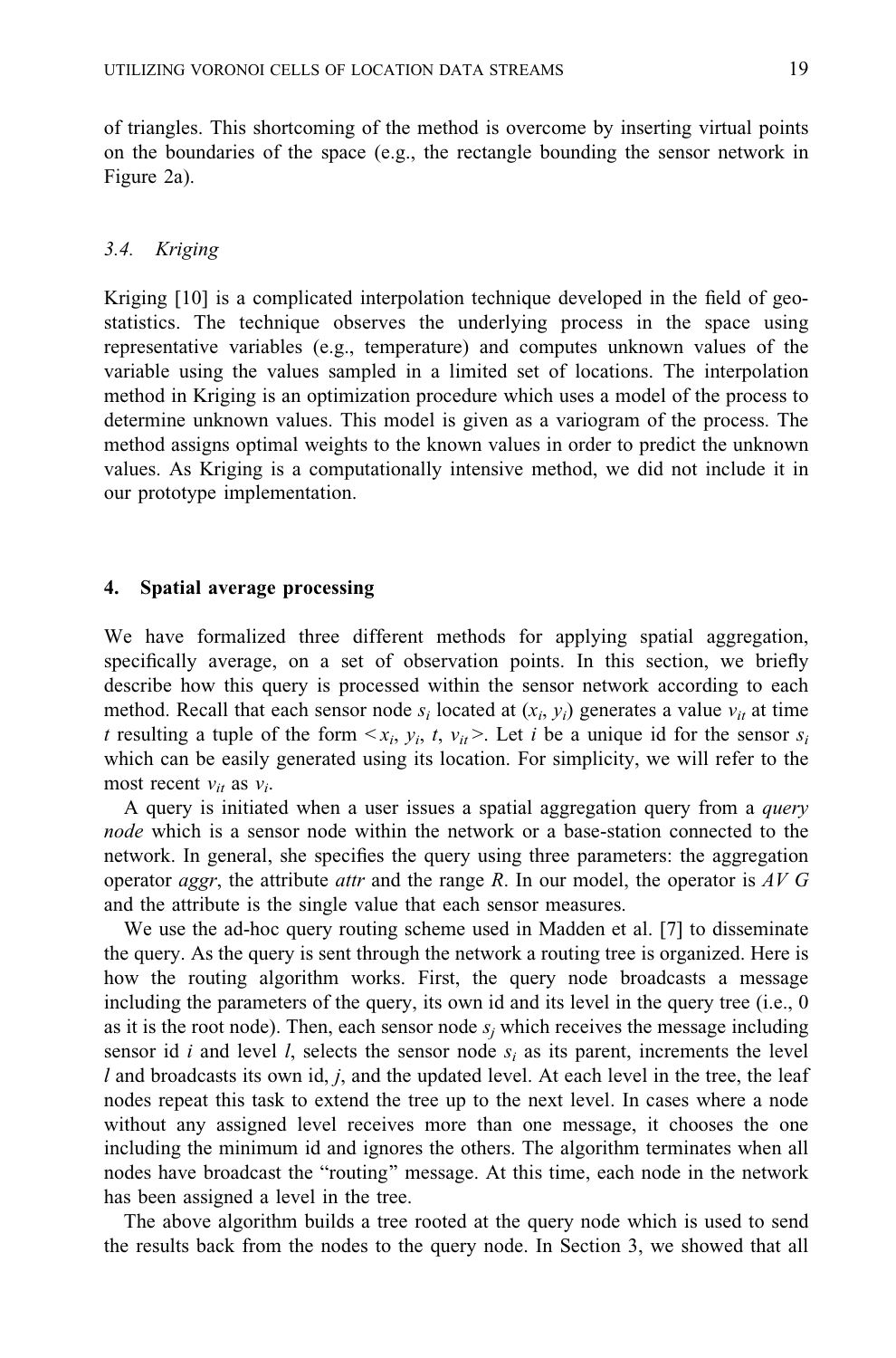three methods can be formulated as the weighted averages of the values at each sensor node. That is, the average is of the form  $\sum_{s_i \in R} w_i \times v_i / \sum_{s_i \in R} w_i$ . Here we show how this result is generated within the network and is sent back to the query node. Assume for now that each node  $s_i$  knows its weight  $w_i$ . Each leaf node  $s_i$  sends  $w_i \times v_i$  and  $w_i$  to its parent node. The parent node  $s_j$  maintains two variables representing the partial results: 1)  $WS<sub>i</sub>$ , the weighted sum received from its children, and 2)  $W_i$ , the summation of the weights assigned to all of its children. The variables are initialized as  $WS_i = w_i * v_i$  and  $W_i = w_i$ , respectively. On receiving the values from its children, the node updates these variables by adding them to their corresponding variables. It sends the variables to its parent after receiving all the data from its children. Each intermediate node in the tree repeats the above task. Finally, at the query node,  $s_k$ , the answer is delivered to the user as  $WS_k/W_k$ .

Now we discuss how the weights are computed and assigned. In all the three methods, the weight assigned to the value at each sensor node is computed based on the location of the neighboring nodes. We consider two approaches to compute the weights. With the *semi-distributed approach*, the query node computes the weights and delivers them to the corresponding nodes. While with the *distributed approach*, each node computes its own weight using the information about its neighborhood. In the following sections, we describe how each of the two approaches processes a query.

#### 4.1. Semi-distributed query processing

The semi-distributed processing of the spatial average, consists of two phases. In the first phase, each sensor node sends its location to the query node as soon as the query tree is created. According to the aggregation method, the query node computes the weight of each sensor node. In the second phase, the query node sends the weights to the corresponding nodes over the query tree. Upon receiving the weights by the leaf nodes, they generate the partial results and send them back to their parent node as we discussed earlier in this section. We describe how the weights are assigned at the query node by each method.

4.1.1. SMA. The query node computes the SMA weights as follows. First, the query node divides the region  $R$  into grid cells using a cell size defined as an input parameter. Next, it finds the grid cell that contains each sensor node using its location. Finally, it computes the weight of the sensor node  $s_i$  using Equation 3.

4.1.2. Voronoi and TIN. As the Delaunay triangulation can be computed using the Voronoi diagram, the query node uses a single Voronoi construction algorithm on the node locations for both TIN and Voronoi methods. First, the query node applies Fortune's algorithm [3], [9] to compute the Voronoi diagram of the set of points (i.e., locations) received from the sensor nodes. Then, the area of the Voronoi cell of each point is computed as the Voronoi weight of the corresponding sensor node (see Equation 4).

For the TIN method, the query node finds the location of all the neighboring nodes in the Voronoi diagram for each node  $s_i$ . Subsequently, it considers all the triangles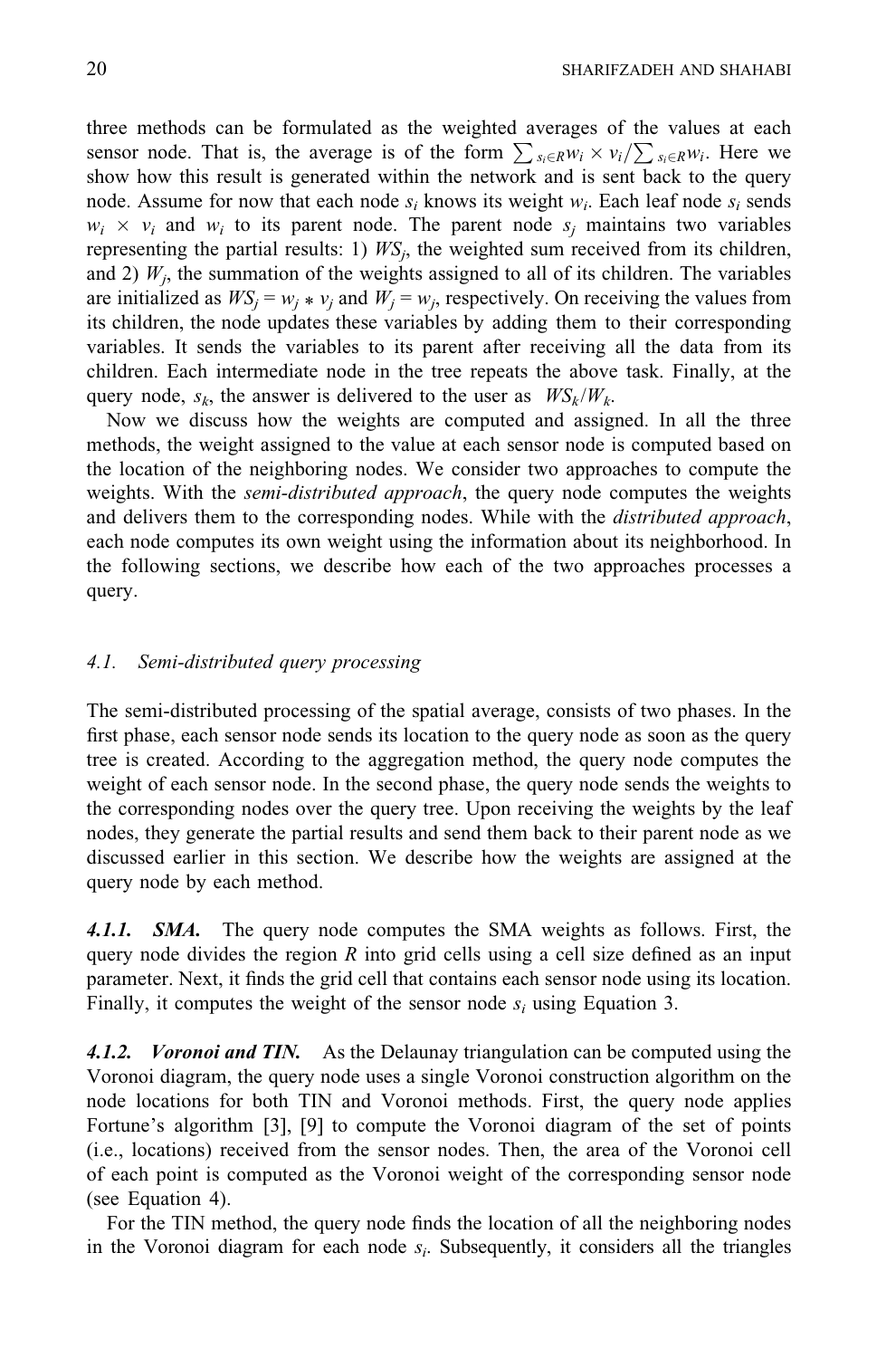formed by  $s_i$  and two of its adjacent neighbors (i.e., the set of Delaunay triangles  $T(s_i)$  in Section 3.3). Finally, it uses the area of such triangles to compute the weight of the node based on Equation 6.

The computed weight values will be sent to the nodes during the second phase. Notice that with this approach, we do not send the actual Voronoi cells or Delaunay triangles to the sensor nodes. Each node receives only its weight as a single numeric value.

## 4.2. Distributed query processing

With our distributed approach to the spatial average processing, each node is responsible for computing its own weight. The weight computation is interleaved with the query routing scheme which we described earlier in this section. We modify the ad-hoc query routing algorithm such that each node also incorporates its own location in the broadcasted message. All nodes which receive the message, use the included location in their weight computation.

4.2.1. SMA. We assume that the communication range of each node is large enough to cover its surrounding SMA grid cell. Therefore, the node receives the location of all the nodes in its grid cell during the query routing algorithm. It finds the distance of each of these nodes from the center of its grid cell and computes the SMA weight using Equation 3. As soon as it computes the weight and receives the partial results from its children, it sends back its own partial result to its parent.

4.2.2. *Voronoi and TIN*. In Section 4.1.2, we showed that the Voronoi weight and TIN weights of each sensor node are computed in terms of its Voronoi cell and the neighboring nodes which generate the cell, respectively. Unlike the semi-distributed approach, the node does not use a Voronoi diagram construction algorithm as it needs to compute only its own Voronoi cell. In Section 5, we propose an incremental algorithm to compute the Voronoi cell of a point using a set of neighboring points. Employing the algorithm, upon receiving all the broadcasted locations by each sensor node, it starts computing a local Voronoi cell. Then, it computes the area of its cell as its Voronoi weight. Moreover, as our algorithm returns the location of the neighboring nodes that generate the cell, the TIN weights can also be computed by each node.

The local Voronoi cell computed at each sensor node might not be the same as the global cell computed by the semidistributed approach specially when the communication range of the node is small. We propose two approaches to resolve this situation. With the *local* approach, it suffices to use the area of the local cell as its weight. With the global approach the neighboring nodes exchange their set of locations. When a node receives new locations, it uses our update procedure to *polish* the local cell (see Section 5). The sensor node terminates the polishing iteration as soon as it receives all partial results from its children or a local timer expires. At this time, the polished local cell is taken as a good approximation for the global cell. We report on the accuracy of both approaches in Section 6. The next section is dedicated to our algorithm for Voronoi cell computation taking place at each node.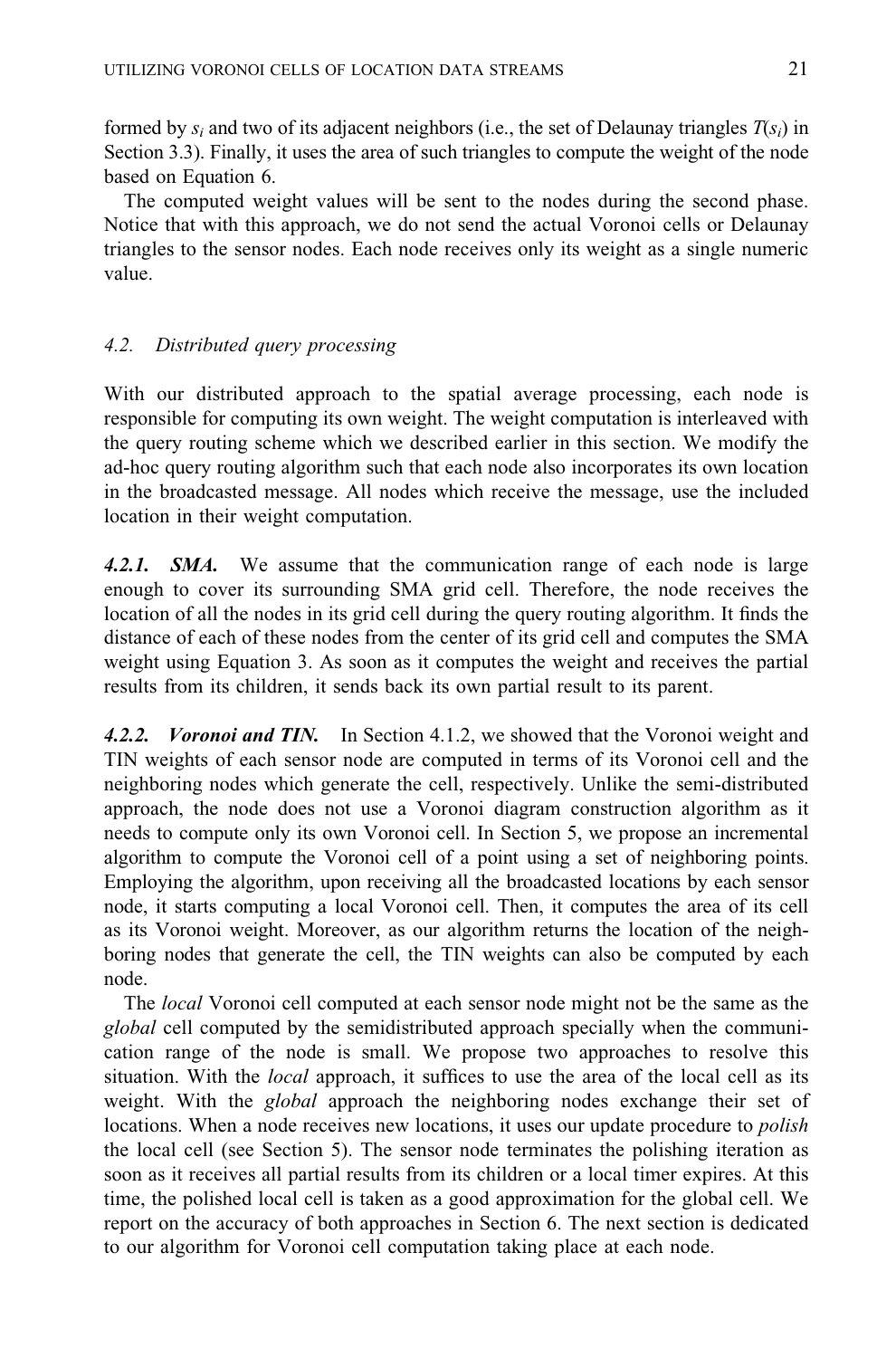## 5. Voronoi cell computation

The Voronoi cell of a center point  $p$  derived from a given set of points  $N$  is a *unique* convex polygon which includes all the points in the space that are closer to the center point  $p$  than other points of the set  $N$ . Each edge of the polygon is a part of the bisector line of the line segment connecting the center point to one of the points in the set. We call each of these edges a *contributor edge*, each of its end points (vertices of the polygon) a *contributor vertex* and its corresponding point in  $N$  a *contributor point* to the Voronoi cell. As an example, Figure 4a shows the Voronoi cell of a point  $p$ generated given the set  $N = \{n_1, ..., n_4\}$ . The points  $n_1, v_1$  and the edge  $v_1 - v_2$  are the corresponding contributor point, vertex and edge, respectively. The formal definition of the Voronoi cell of a point follows:

**Definition 1:** If p is a d-dimensional point, N is a set of n points in the ddimensional space  $\mathbb{R}^d$  and  $d(...)$  is a distance metric defined in the space,  $V_p$ , the Voronoi cell of point p given set N is defined as the *unique convex polygon* which contains all the points in the set  $V_{nn}$ :

$$
V_{np} = \left\{ q \in \mathbb{R}^d \, | \, \forall n_i \in N, d(q, p) < d(q, n_i) \right\}
$$

Throughout the paper, we assume that the points are in 2-dimensional space and the distance metric is Euclidian. The problem of finding Voronoi cell of a point is the same as extracting the contributor points to the cell from the given point set. Finding Voronoi cells of all the points in the set (Voronoi diagram) is a classic computational geometry problem. Although this problem has an optimal solution with  $O(n \log n)$ complexity [9], the solution in its original form is not applicable to our problem. The reason is that as a sweeping algorithm it is a global method which considers the whole set of all points.

In this section, we briefly describe our algorithm for finding the Voronoi cell of a certain point given the set of all neighboring points. We identify two different cases of the problem for each of which we propose a robust solution. The first case, termed the *global* case, is when the set N is a static set of points and is completely known at



Figure 4. a) The initial approximation to the Voronoi cell of point p. The polygon is the Voronoi cell of p generated using the points  $n_1, \ldots, n_4$ . b) An iteration of the polishing step.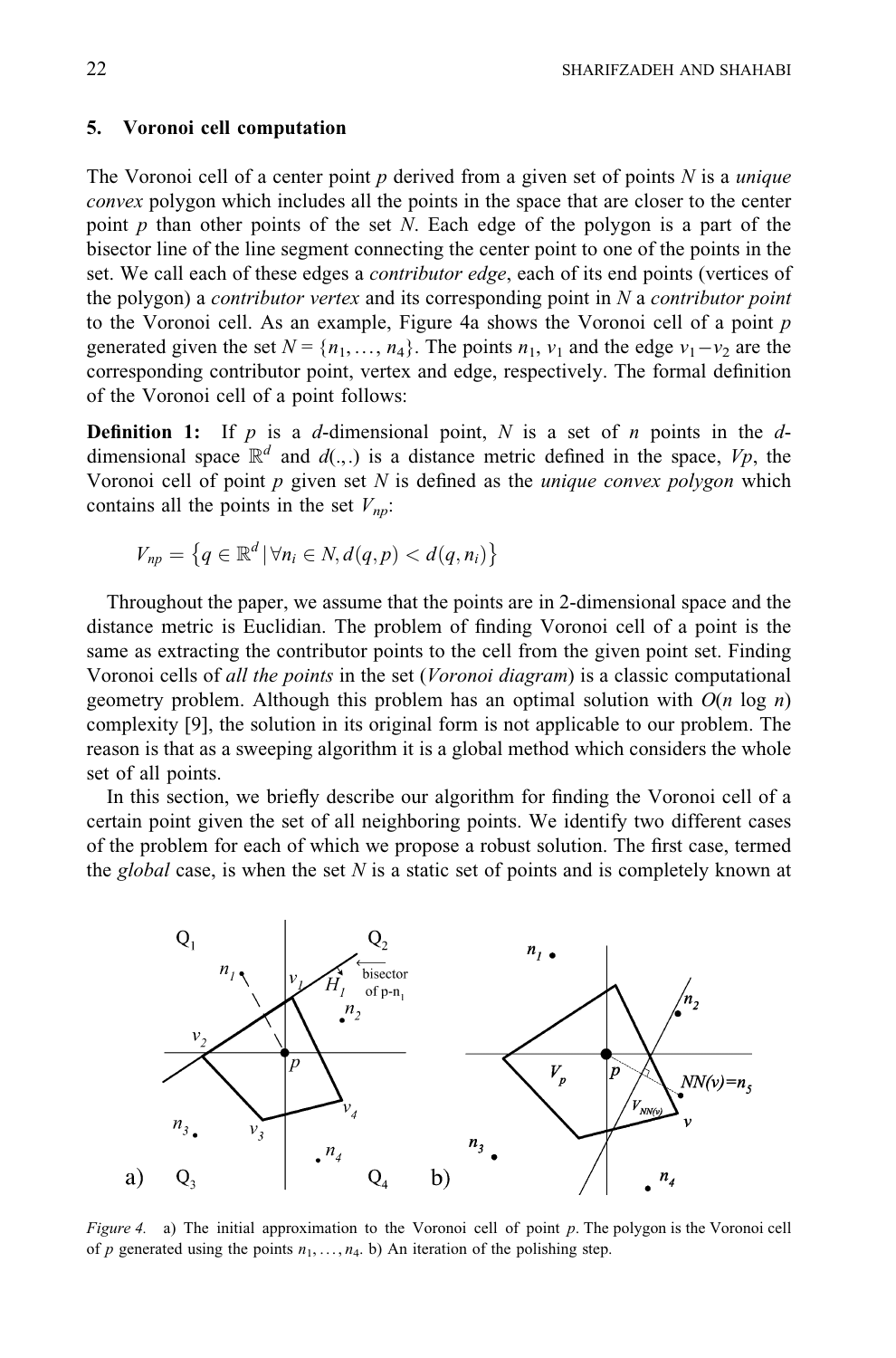the time of computing the Voronoi cell. In this case, the set of contributor points to the Voronoi cell is a subset of the initial given set  $N$ . We define the second case, *local* case, as the situation in which the set  $N$  is dynamically updated. That is, the points in the set  $N$  will be added to or deleted from the set over the time. However, throughout this paper, we refer to the local case as a special case when points are only added to  $N$ . In the local case, the set  $N$  is not completely known and some of the member points are missing at the time of computation. The set is incrementally completed and each update operation to the set may trigger an update to the Voronoi cell of the point.

#### 5.1. Global Voronoi cell

Assume that we are given a point  $p$  and a set of  $n$  points  $N$ . The trivial solution to the problem is to examine all  $n$  half planes formed by  $n$  bisector lines and generate the cell as their intersection. Considering the complexity of finding all pairwise intersections, this solution takes  $O(n^2)$  in time. We propose an algorithm which starts with an approximation of the Voronoi cell and incrementally refines this approximation to generate the accurate cell. The algorithm consists of two main steps: approximation and polishing. We describe each of these steps in turn.

The approximation step strives to find a superset of the accurate Voronoi cell. This set which is a convex polygon has the useful property that it can be reduced into the Voronoi cell using a sequence of clipping operations defined by a set of bisector lines. We generate this approximation using a small subset of points in  $N$ . First, among all the points in  $N$  we find the four closest points to  $p$ , one in each quadrant formed by two perpendicular lines intersecting at  $p$  (See Figure 4a). We name these four points  $n_1, \ldots, n_4$ . Second, for each  $n_i$  we draw the bisector line of the line segment  $p-n_i$ . This bisector line divides the space into two half planes. Consider the space defined by the half plane including p is termed  $H_i$ . Finally, the intersection of all half planes  $H_1, \ldots, H_4$  will define a bounded polygon which is a triangle or a quadrilateral. The set of the points  $n_i$  which their half planes form this polygon and their corresponding edges of the polygon are initial *candidate* contributors to the Voronoi cell of  $p$ . We store these candidate contributor point-edge pairs as a representation of our initial approximation. Therefore, we can access each point using its corresponding edge (or vertex) and vice versa.

The reason we use points  $n_i$  as the initial candidate contributors is that more likely their corresponding half planes will generate a bounded polygon. But there are still cases when the intersection of half planes is an unbounded region in the space. In these cases we can randomly choose a point from  $N$  located in the unbounded region and close the region using its corresponding half plane.

The polishing step is an iterative step which tries to refine the approximate cell generated during the first step. In each iteration, we examine current candidate contributor vertices in turn and find the first vertex v which is closer to a point  $NN(v)$ in N other than p. Then, we draw the bisector line of the line segment  $p-NN(v)$ . Considering the fact that the current approximate polygon is convex, it is clear that the line intersects the boundaries of the polygon in exactly two points  $v_1$  and  $v_2$ . As Figure 4b shows, the bisector line divides the polygon into two polygons  $(V_p$  and  $V_{NN(\nu)}$ ). We identify  $V_p$  and  $V_{NN(\nu)}$  as the polygons including points p and  $NN(\nu)$ ,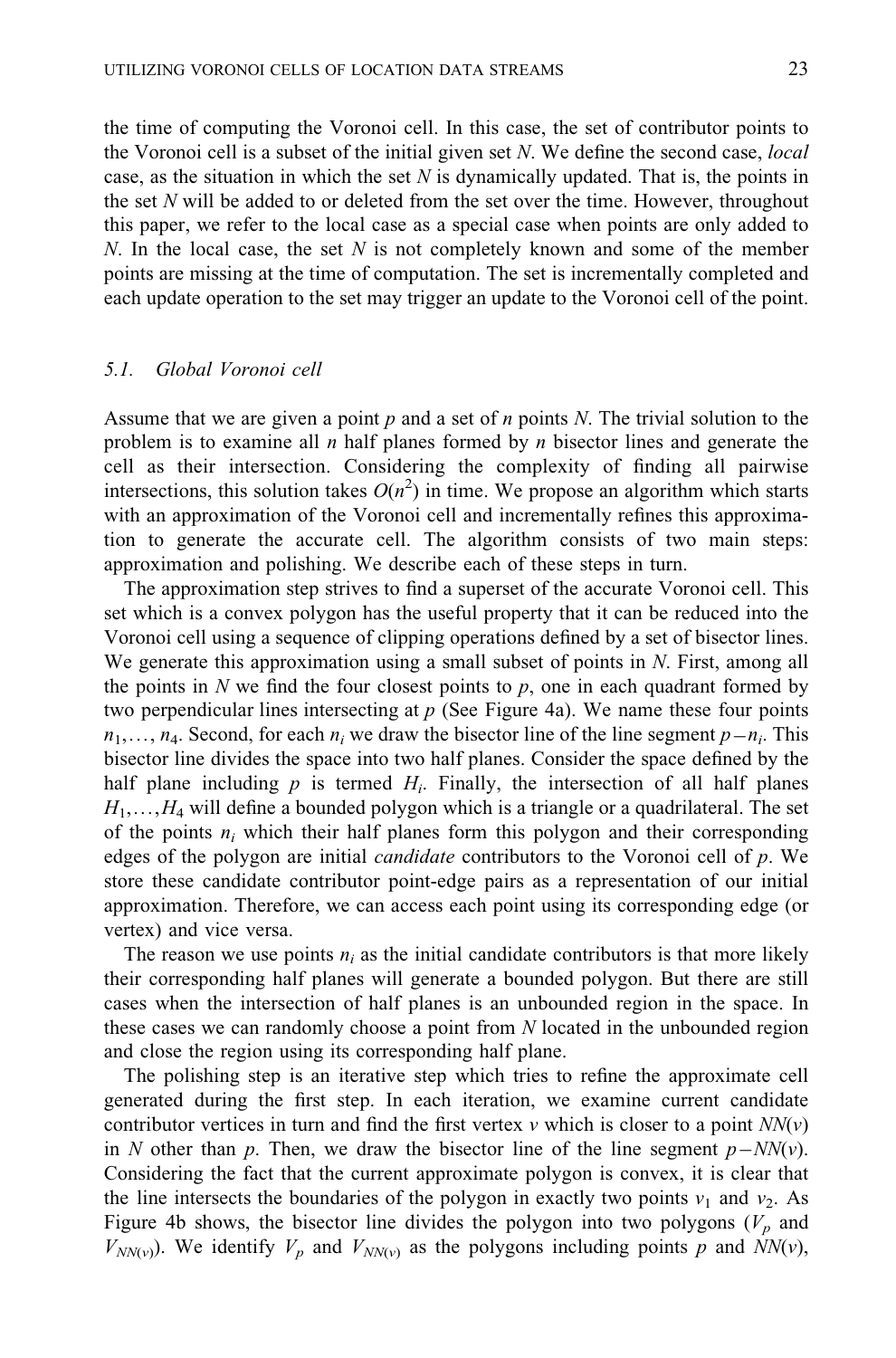- $\mathbf{1}$  $Approximate VoronoiCell$  (Point p, Neighbors N) {
- $\overline{2}$ Divide the space into equal quadrants  $Q_1, ..., Q_4$ ;

$$
3 \qquad n_i = NN(p) \text{ in } Q_i;
$$

 $\overline{4}$  $H_i =$  half plane including p defined by

bisector line of  $p-n_i$ ;

- $\mathbf 5$  $V_p$  = polygon bounded by  $H_1, ..., H_4$ ;
- 6 Set the candidate contributor points;
- Return  $V_p$ ; }  $\overline{7}$

Figure 5. Initializing an approximation to the Voronoi cell.

respectively. Finally, we update our current polygon into  $V_p$  by clipping the current approximate polygon with the bisector line. This update operation is easily applied by first excluding all old candidate contributor points and their corresponding edges/ vertices which are in  $V_{NN(v)}$ . Then  $NN(v)$  and two intersection points  $v_1$  and  $v_2$  are added as the new candidate contributor point and its corresponding vertices, respectively.

As the set  $N$  is fixed, the Voronoi cell is finalized when there is no candidate contributor vertex with a closest point other than  $p$ . As a result, all candidate points, edges and vertices are actual contributors to the Voronoi cell  $V_p$ . Consider the worst case which is when we include each point in  $N$  as a candidate contributor point once during one of the iterations. Each non-contributor point will be excluded from the approximate cell during a different iteration and will never be included in the future. This means that the iteration in the polishing step eventually terminates. Figures 5 and 6 show the pseudo-code for our algorithm.

#### 5.2. Local Voronoi cell

In a sensor network, the messages including the position of the neighboring nodes incur a delay proportional to their distance to the receiver node. Therefore, it might be the case that when a node needs to compute its Voronoi cell, it would not have enough information about its neighboring nodes (i.e., the set  $N$ ). If the node applies our global Voronoi cell algorithm (Figure 6) using the set  $N$  known at the time, the generated *local* Voronoi cell may not be the same as the actual *global* cell which would have been generated using the position of all the neighboring nodes. Depending on the application, the sensor must decide whether to use the local Voronoi cell or to compute the global cell using the local one as an initial approximation. In this section we assume that the goal is to achieve the global cell.

A straightforward solution to the problem is to keep applying the iteration in Figure 6 whenever new points are added to N. The iteration refines the local Voronoi cell computed using points in the old set N. The new update procedure which is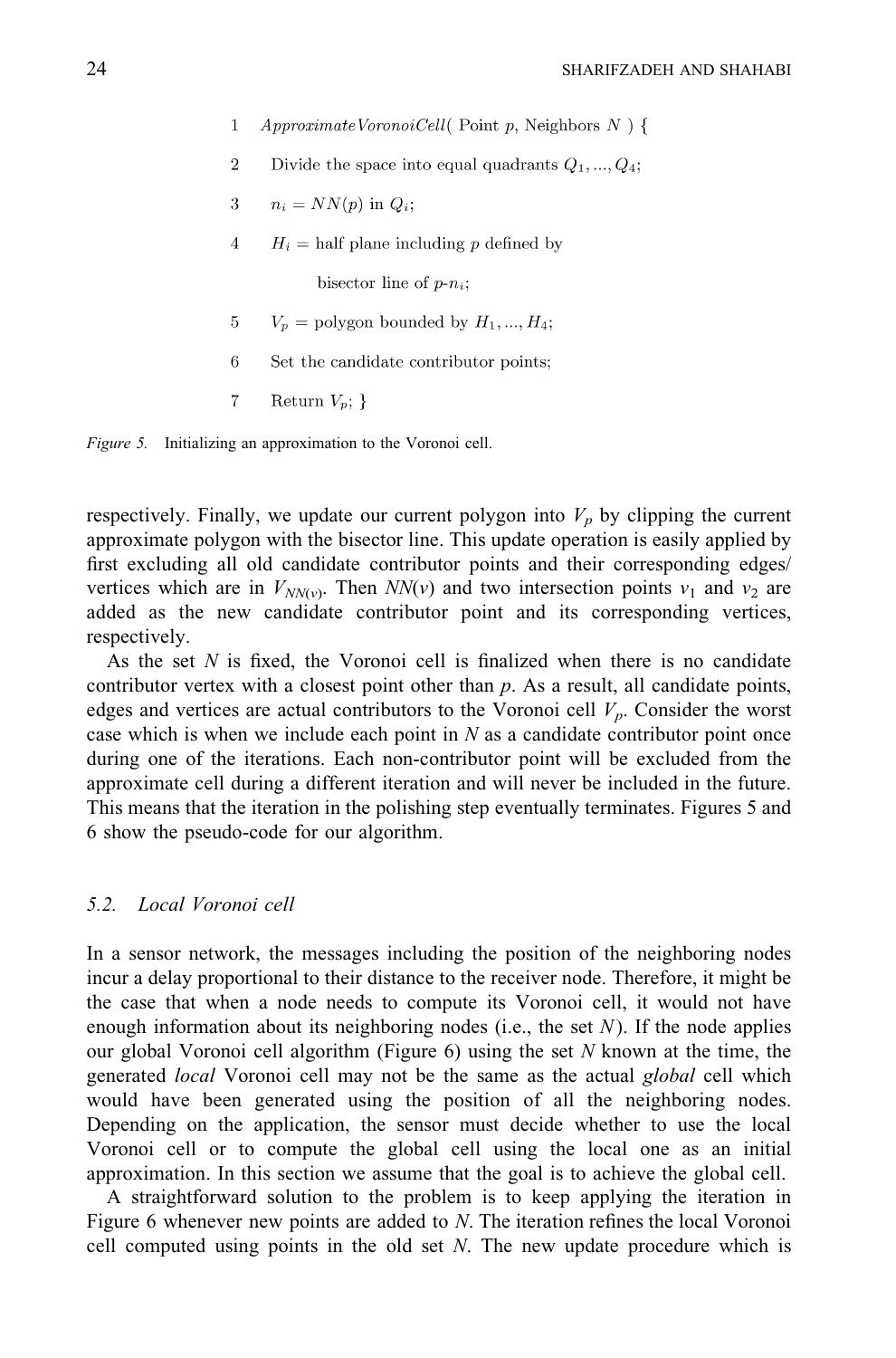| 1                | $Find VoronoiCell$ (Point p, Neighbors N) {        |
|------------------|----------------------------------------------------|
| $\boldsymbol{2}$ | $V_p = ApproximateV or onoiCell(p, N);$            |
| 3                | $\text{do}$ {                                      |
| 4                | $V_v = V_n \text{.} vertices;$                     |
| 5                | $v =$ first vertex in $V_v$ so that $NN(v) \neq p$ |
| 6                | Clip $V_p$ with <i>bisector</i> (p, $NN(v)$ );     |
| 7                | $V_p =$ portion of $V_p$ including p;              |
| 8                | Update candidate contributor points;               |
| 9                | while $v \neq null$ ;                              |
| 10               | Return $V_p$ ; }                                   |

Figure 6. Computing the global Voronoi cell.

similar to our global algorithm is illustrated in Figure 7. To summarize, computing the global Voronoi cell of a point  $p$  consists of the following steps:

- 1. When the first neighboring set  $N_0$  is known, compute  $V_p$  using FindVoronoiCell  $(p, N_0)$ . Notice that in this step  $N = N_0$ .
- 2. On receiving  $N_i$ , an update to the neighboring set N at time i, apply UpdateVor*onoiCell*  $(p, V_p, N_i)$  to polish the current  $V_p$ . Notice that in this step  $N = \bigcup N_i, 0 \le j \le i$ .

 $\mathbf{1}$ Update VoronoiCell(Point p, VoronoiCell  $V_n$ ,

AddedNeighbors  $N_i$ ) {

 $d\sigma$  {  $\overline{2}$ 

 $V_r = V_n \cdot vertices$  $\overline{3}$ 

 $\overline{4}$  $v =$  first vertex in  $V_v$  so that  $NN(v) \neq p$ ;

//  $NN(v)$  is the closest point to v in  $N_i$ 

 $5\,$ Clip  $V_p$  with *bisector*(p,  $NN(v)$ );

6  $V_p =$  portion of  $V_p$  including p;

- $\overline{7}$ Update candidate contributor points;
- } while( $v \neq null$ );  $8\,$
- Return  $V_p$ ; }  $\boldsymbol{9}$

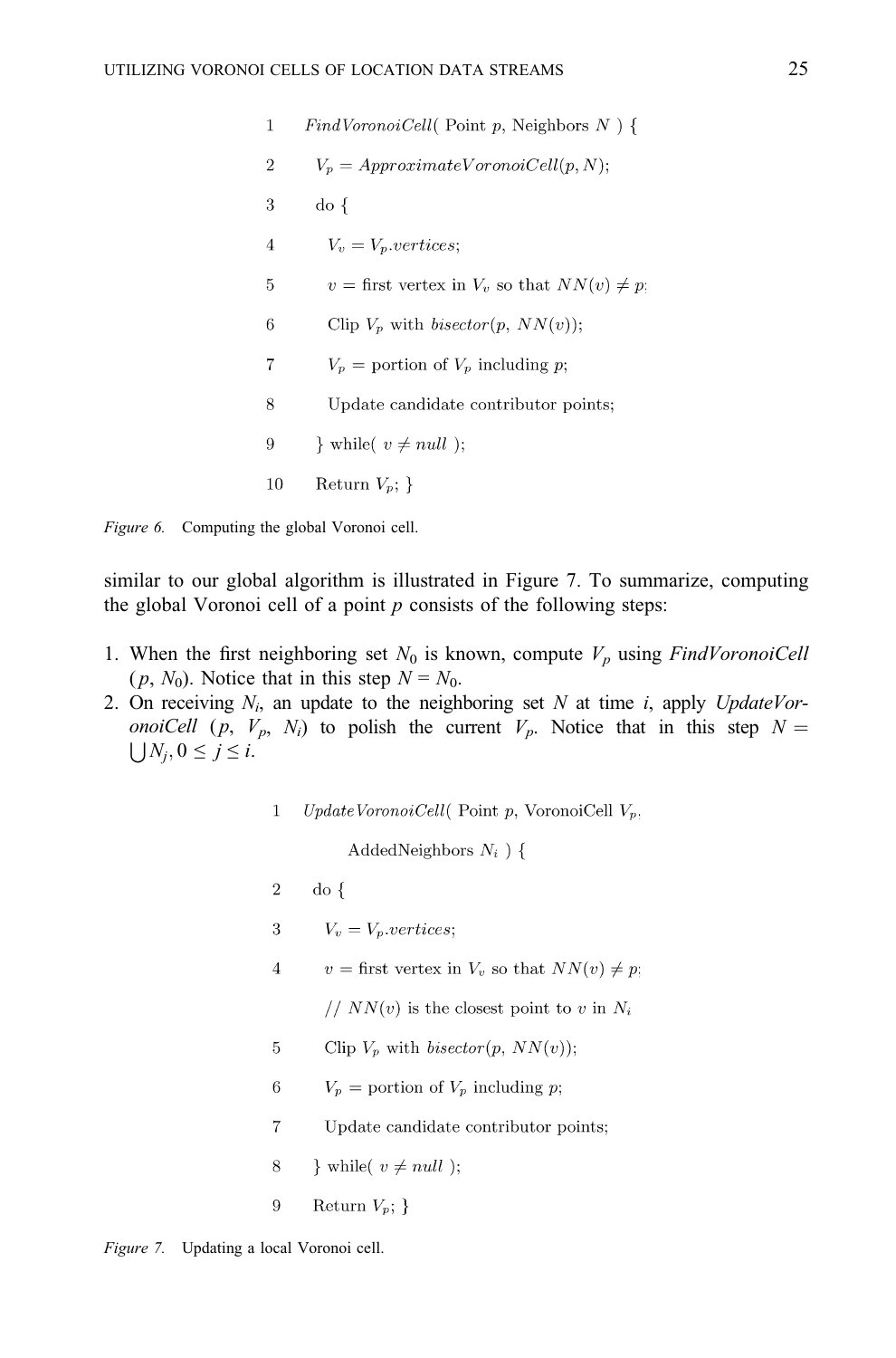Although the above procedure results in a global Voronoi cell for a given point, but the termination of the polishing step can not be guaranteed. This is because as a new set of points Ni is added to N, each single point in  $N_i$  is likely to be a contributor to the Voronoi cell. We now prove that the order in which a sensor node receives  $N_i$ , guarantees the convergence of the polishing step. On one hand, it is clear that if a point q is far enough from the center point  $p$ , it will not be a contributor to the Voronoi cell. On the other hand, the order in which a sensor node receives the location of the other sensor ndoes (i.e., points in N) is related to their distances from the sensor node location (point  $p$ ); with a high probability, closer points are accessible earlier than farther points. Let  $max(N_i)$  be the farthest point from p in  $N_i$ . For each point p, if  $N_i$  and  $N_j$  are received at times i and j, respectively  $(i \le j)$ :

$$
d(q, p) < d(max(N_i), p), \Rightarrow Pr(q \in N_i) > Pr(q \in N_j) \tag{7}
$$

Assume that there is a minimal neighborhood region  $R$  around point  $p$  which includes all possible candidate contributor points. Now for each point in  $N_i$ , we are able to determine whether it can contribute to the Voronoi cell or not by testing if the region R contains the point. Meanwhile, Equation 7 verifies that if at least one of the points in the set  $N_i$  is not contained in the specified region R, the probability that the Voronoi cell generated by applying the procedure UpdateVoronoiCell on the current cell using  $N_i$  being changed by the points in the future  $N_i$ 's ( $j > i$ ) is decreasing.

Fortunately such a neighborhood region exists and can be easily specified in terms of the current Voronoi cell. The work in Stanoi et al. [13] shows that for each vertex  $\nu$ on the current Voronoi cell of point  $p$ , the locus of the points which can exclude  $v$ from the cell is inside a circle centered at v with a radius of  $d(v, p)$ . To illustrate, consider the voronoi cell of point  $p$  showed in Figure 8. The figure shows two new points  $q_1$  and  $q_2$  inside and outside the circle  $C_1$ , respectively. The bisector line of the line segment  $p-q_1$  intersects with the Voronoi cell causing the vertex  $v_1$  being excluded from the cell. This is while,  $q_2$  which is outside the circle  $C_1$  has no effect on the the cell.

We rephrase the results from Stanoi [13] to adapt them to our problem. Let  $C_i$  be a circle with radius  $d(v_i, p)$  centered at a point  $v_i$  on the Voronoi cell  $V_p$  of point p generated using points in set N. Assume that  $q$  is a new point.



Figure 8. The effect of the two new points  $q_1$  and  $q_2$  on the Voronoi cell of p. The neighborhood region C is a superset of all circles  $C_i$ .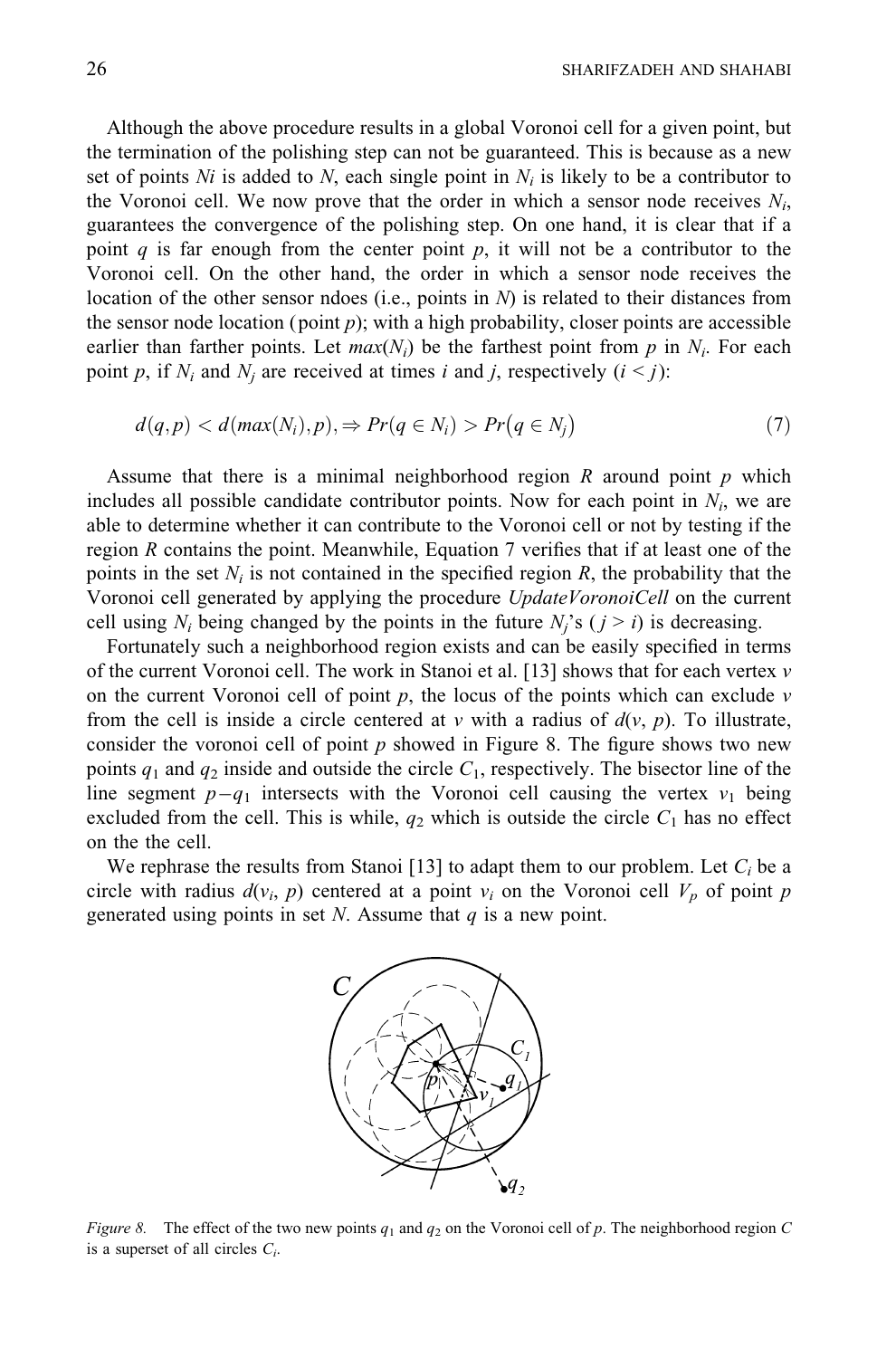**Lemma 1:** Updating  $V_p$  using point q will exclude  $v_i$  from  $V_p$  if and only if  $C_i$ contains q.

Lemma 1 reveals a direct conclusion which follows:

**Lemma 2:** The Voronoi cell of point p generated using the set  $N \cup \{q\}$  is equal to  $V_p$  generated using N if and only if for each vertex  $v_i$  on  $V_p$ ,  $C_i$  does not contain q.

The set of circles  $C_i$  defines the minimal neighborhood region R including all the points that their presence in  $N$  causes changes to the current Voronoi cell of  $p$ . Considering the fact that each sensor communicates with the other sensors in a radial range, we relax the region R to a circle C centered at p with a radius of  $2 \times max(d(p,$  $(v_i)$ ). It is obvious that C is the smallest circle including all circles  $C_i$ . This range is used by the sensor node at location  $p$  to filter the points received in each set  $N_i$ .

In the context of sensor networks, there are cases where the node  $p$  should .nalize its local Voronoi cell but it does not know the location of all the nodes in  $C$ . That is, the node has received only the location of the nodes inside a circle smaller than C. We call the later circle centered at  $p$  the *border circle* of  $p$ . When finalizing the current Voronoi cell, the node clips the cell using this circle to remove the unexplored areas from the cell.

## 5.3. Voronoi cell over a sliding window

In this section, we consider the *sliding window* case when each sensor node must independently build its Voronoi cell with respect to the set of recently received locations (e.g., only those received in the last hour). Here, the goal is to maintain the Voronoi cell of  $p$  with respect to the set of points arrived so far in a window  $W$  of fixed size. With an example, we show that to compute the exact cell and keep it up-todate at any point in time, we must store all unexpired points (i.e., those in the window). That is, the algorithms described in Sections 5.1 and 5.2 cannot simply drop the points that are not contributing the cell.

To illustrate, Figure 9 shows the Voronoi cell of a point  $p$  over a window of size 6 for eight subsequent time instances. Each point is labelled by its arrival order (or time). The points shown as filled dots are within the current window (i.e., the set  $W$ ) while empty dots show the others. Each figure snapshot shows only the bisector lines of these points. In Figure 9a, when the point 6 arrives, its corresponding bisector does



Figure 9. The Voronoi cell of point  $p$  over a sliding window  $W$  of size 6 for seven subsequent time instances. The label of the each point shows its arrival order.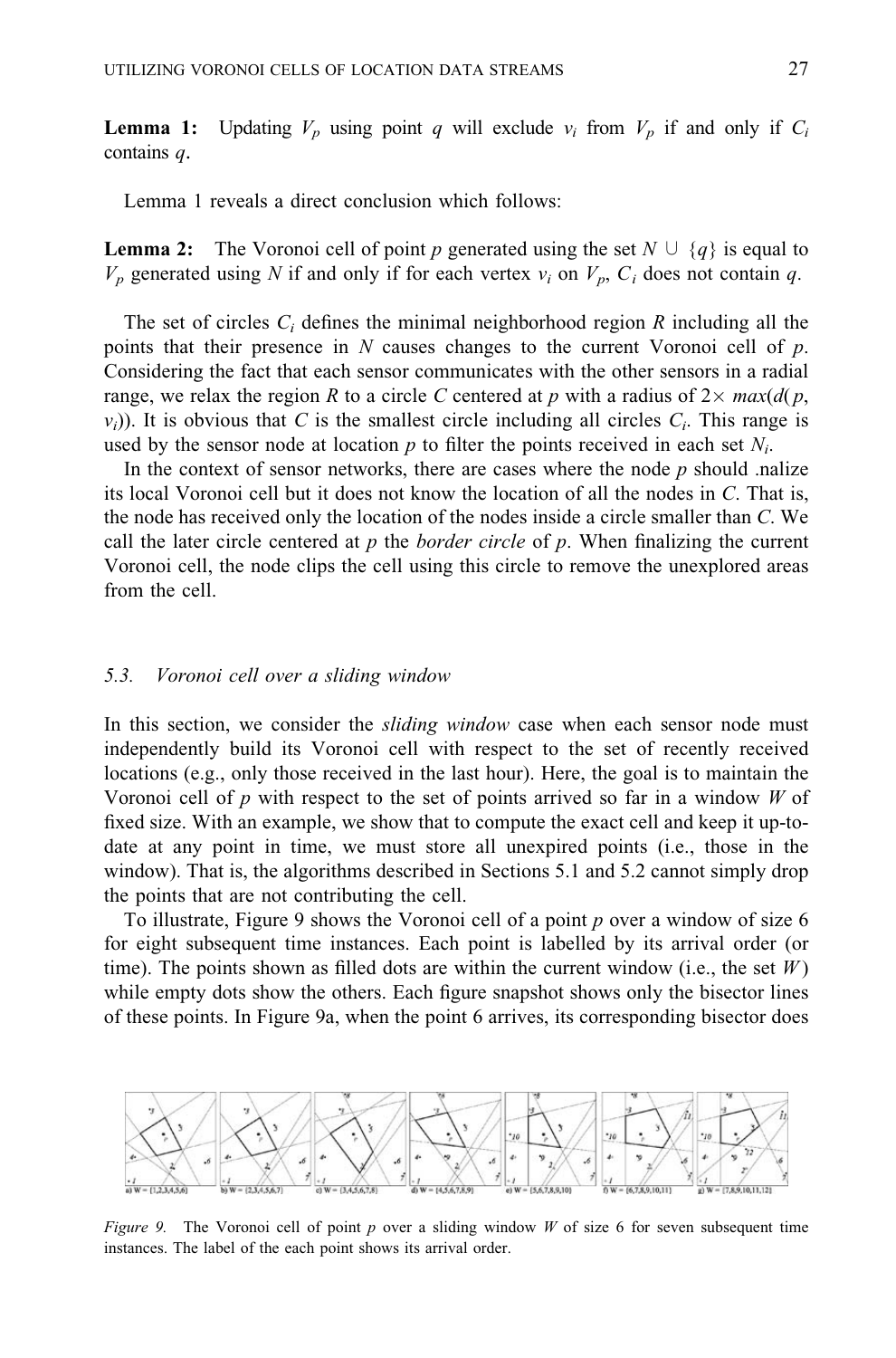not intersect with the cell and hence it is not a Voronoi neighbor of  $p$ . However, later in Figures 9c and 9f, the point 6 does become a Voronoi neighbor of  $p$ . On the other hand, the point 7 never becomes a Voronoi neighbor of p during any of the time instances when the point 7 is in the current window (Figures  $9b-9g$ ).

This example shows that our global/local algorithms cannot drop a new point (e.g., point 6) even though its corresponding bisector does not intersect currently with the cell. That is, the space complexity of the algorithm is  $O(w)$  where w is the size of the window.<sup>2</sup> Therefore, the global and local algorithms are too expensive in terms of memory requirements for realistic scenarios. Motivating by this observation, we propose an algorithm to maintain an approximate Voronoi cell of a point p over a sliding window.

5.3.1. The AVC-SW algorithm. Let w be the window size, and at each time instance t, only one point arrives. We divide the 2-d space using  $k$  vectors in  $k$ different directions. Each vector originates from the point  $p$ . Moreover, the angle between each pair of neighboring vectors is  $\theta = 2\pi/k$ . As Figure 11a shows, the vectors partition the space into  $k$  identical sectors.

For each sector  $S_i$ , we store a point  $m(S_i)$ , the closest site point to the point p which is inside  $S_i$ . We refer to this point as the *minimum point* of the sector  $S_i$ . We also store a set of points  $M(S_i)$  for the sector  $S_i$ . This set includes all the points which are likely to be minimum points in the future windows. We initialize  $m(S_i)$  and  $M(S_i)$  to null for all sectors  $S_i$  before we start processing the data stream of points (e.g., sensor locations in our application).

For each new point x, first we find the expired point among members of all  $M(S_i)$ sets and delete it. Second, we find the sector S containing x and add x to  $M(S)$ . Third, we delete any point y in  $M(S)$  if  $|py| > |px|$ . These points will never become minimum point of their sector in a future window. Finally, we set  $m(S)$  to the closest point to p in  $M(S)$ . Now, the Voronoi cell of p derived from the set of k minimum points  $m(S_i)$ 's corresponding to k sectors is the approximation of the actual Voronoi cell of p.

Figure 10 illustrates how AVC-SW maintains the minimum points of the sector S. The figure shows only the times when the new point is inside the sector S. Assume that none of these points expires during these time instances. As shown in Figure 10a, the point 1 is the current minimum point of S. When the point 2 and 3 arrive in Figures 10b and c, respectively, AVC-SW adds them to  $M(S)$  as they might become the minimum point of S when 1 expires. However, 1 is still the current minimum



Figure 10. AVC-SW updates the set  $M(S)$  and the minimum point  $m(S)$  for each of the 5 arriving points in the sector S. Assume that none of these points expire during this illustration.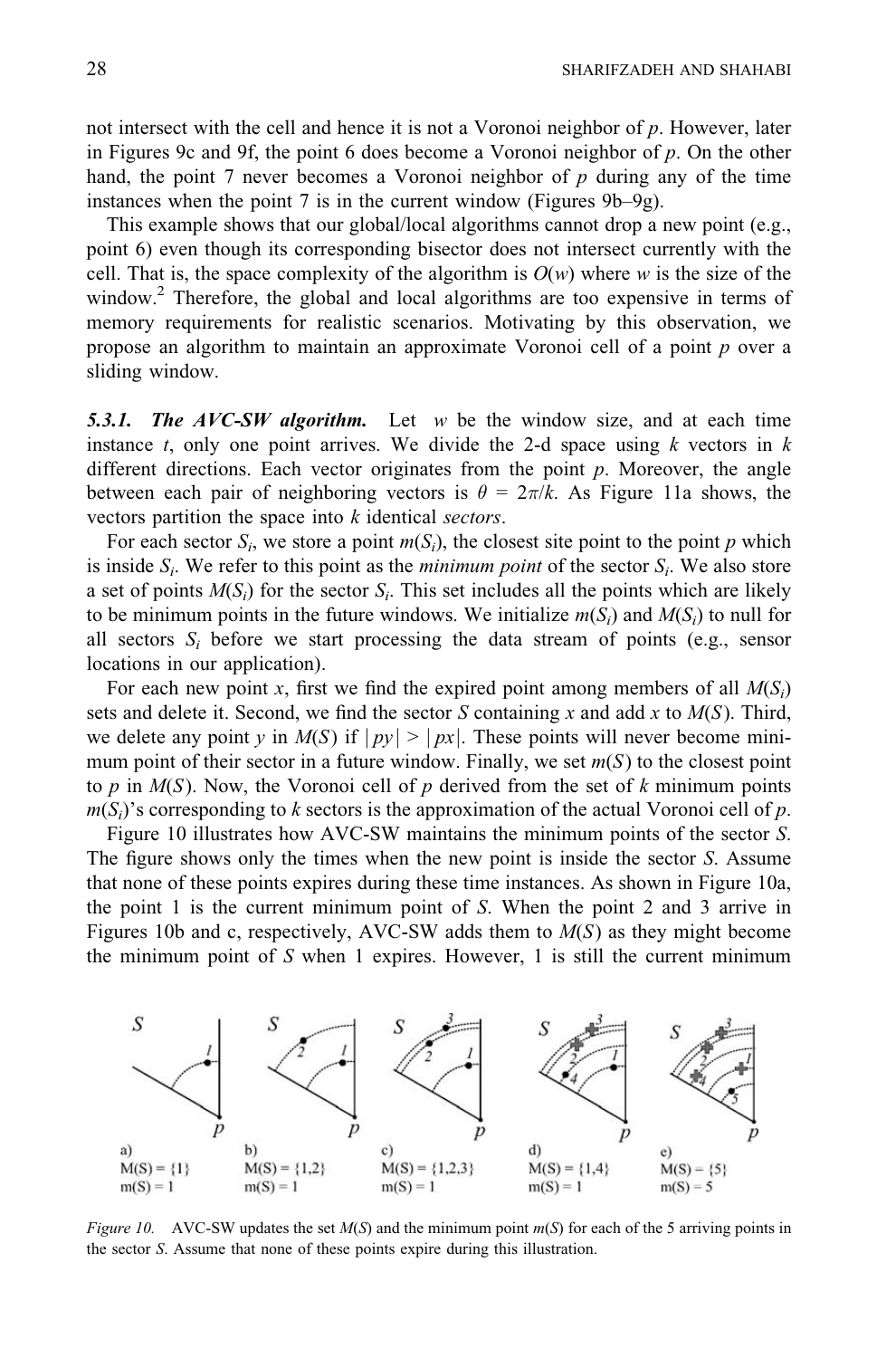point of S in the window. In Figure 10d, the point 4 arrives. As 4 is in all future windows in which 2 or 3 exist and  $p$  is closer to 4 than to 2 and 3, we delete 2 and 3. Finally, the point 5 arrives in Figure 10e and causes the update to the minimum point and deletion of all the points in  $M(S)$ .

It is clear that the approximate Voronoi cell of  $p$ , contains its actual Voronoi cell. We can compute this approximation in  $O(k \log k)$  time and space at any time using the global algorithm from the scratch. We use  $AVC-SW(\theta)$  to denote our algorithm with parameter  $\theta$  in  $k = 2\pi/\theta$  specifying the number of sectors. Furthermore, we use  $V'(p)$  to refer to AVC-SW's approximation to the Voronoi cell of the point p. Figure 11b shows the exact Voronoi cell of p with respect to the set  $N = \{a, b, c, d, e, f, g, h\}$ . Figure 11c shows  $V'(p)$  created by AVC-SW( $\theta = \pi/8$ ). The filled dots in the figure are minimum points of the sectors while the empty dots are dropped by AVC-SW.

We need to study the approximation error of  $V'(p)$ . We prove in Sharifzadeh and Shahabi [11] that the Voronoi cell computed by the AVC-SW algorithm is a  $(1+\varepsilon)$ approximation to the actual Voronoi cell. More precisely, if a point  $q$  is inside the approximate Voronoi cell of a point p, its distance to its closest point in  $N$  (e.g., r) is less than its distance to p by at most a factor of  $1 + \varepsilon$  (i.e.,  $|qp|/|qr| \leq 1 + \varepsilon$ ). We show that this difference is bounded and find the upper bound of  $\varepsilon$  for a given  $\theta$ . Moreover, we prove that for a given  $\varepsilon$ , one can compute the largest  $\theta$  for which AVC-SW( $\theta$ ) results in an approximation of tolerable error  $\varepsilon$ . While the theoretical proof of our findings is out of scope of this paper, we only mention the following theorem:

**Lemma 3:** For a given error bound  $\varepsilon$ , the largest  $\theta$ , using which AVC-SW( $\theta$ ) can compute an approximate Voronoi cell with a maximum error of  $\varepsilon$  is computed from the following equation:

$$
\theta = \pi/4 - \arccos\left(\frac{\sqrt{2}}{4}\left(3 - \left(\frac{1}{1+\varepsilon}\right)^2\right)\right)
$$

The sample size of AVC-SWis computed as  $\kappa = \sum_{i=1}^{k} |M(S_i)|$ , where  $|M(S_i)|$  is the cardinality of the set  $M(S_i)$ . In general case, the space requirements of AVC-SW is



Figure 11. a)  $k = 16$  vectors originating from p divide the space into k identical sectors, b) The Voronoi cell of the point  $p$ , and c) The approximate Voronoi cell of  $p$ .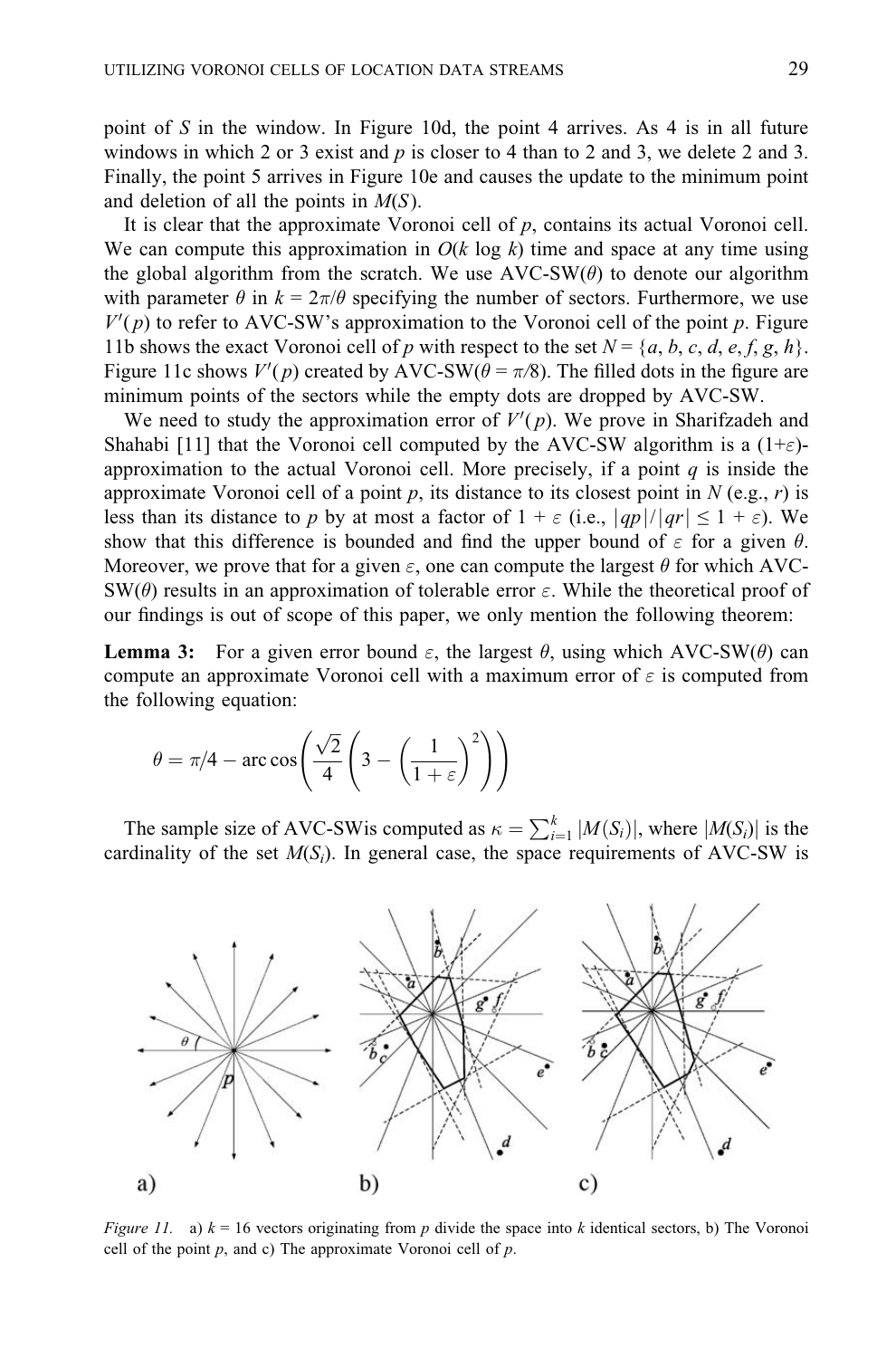

Figure 12. a) Average number of points stored by AVC-SW (i.e., AVC-SW's sample size) for a)  $w =$ 80, 240, and 400 and different values of k, and b) different values of w when  $k = 36$ .

less than  $O(w)$  as we drop the portion of the points that are unlikely to be a minimum point. However, in the worst case, when the points of each sector arrive in the increasing order of their distance to  $p$ , AVC-SW stores all of them (see Figures  $10a-c$ ). We conducted an experiment to evaluate the average space used by AVC-SW. We synthetically generated data streams of 1000 points uniformly distributed inside a circle. We applied AVC-SW's sampling algorithm on the stream and computed the average number of stored points during 100 runs. Figure 12a illustrates the average sample size  $(\kappa)$  of AVC-SW for three different window sizes when we vary the parameter k. It shows when the window size is greater than  $k$  (e.g.,  $k = 67$  and  $w = 400$ ), the sample size is far less than w. Figure 12b shows the same measurement for  $k = 36$  and different window sizes. It shows up to 80% reduction in memory requirement for  $k = 36$  and large windows.

We theoretically computed the expected sample size of AVC-SW in terms of its parameter k, the window size w, and a harmonic number dependent on both k and w. With the sliding window model and a uniform distribution of the site points, AVC-SW significantly reduces the space complexity of the classic algorithm from  $O(w)$  to  $O(\log w/k)$  [11].

#### 6. Experimental results

We conducted several experiments using two real-world sensor datasets:

- 1. PRECIPITATION is a real-world dataset that measures the monthly precipitation of gridded points all over the globe for 50 years.<sup>3</sup> We extracted different 53  $\times$  43 grids based on this dataset. We ran 100 spatial average queries on the precipitation values monitored by simulated sensor nodes located in a randomly defined region R.
- 2. **TEMPERATURE** is a real-world dataset that measures the temperatures at points all over the globe at different altitudes for 18 months, sampled twice per day. We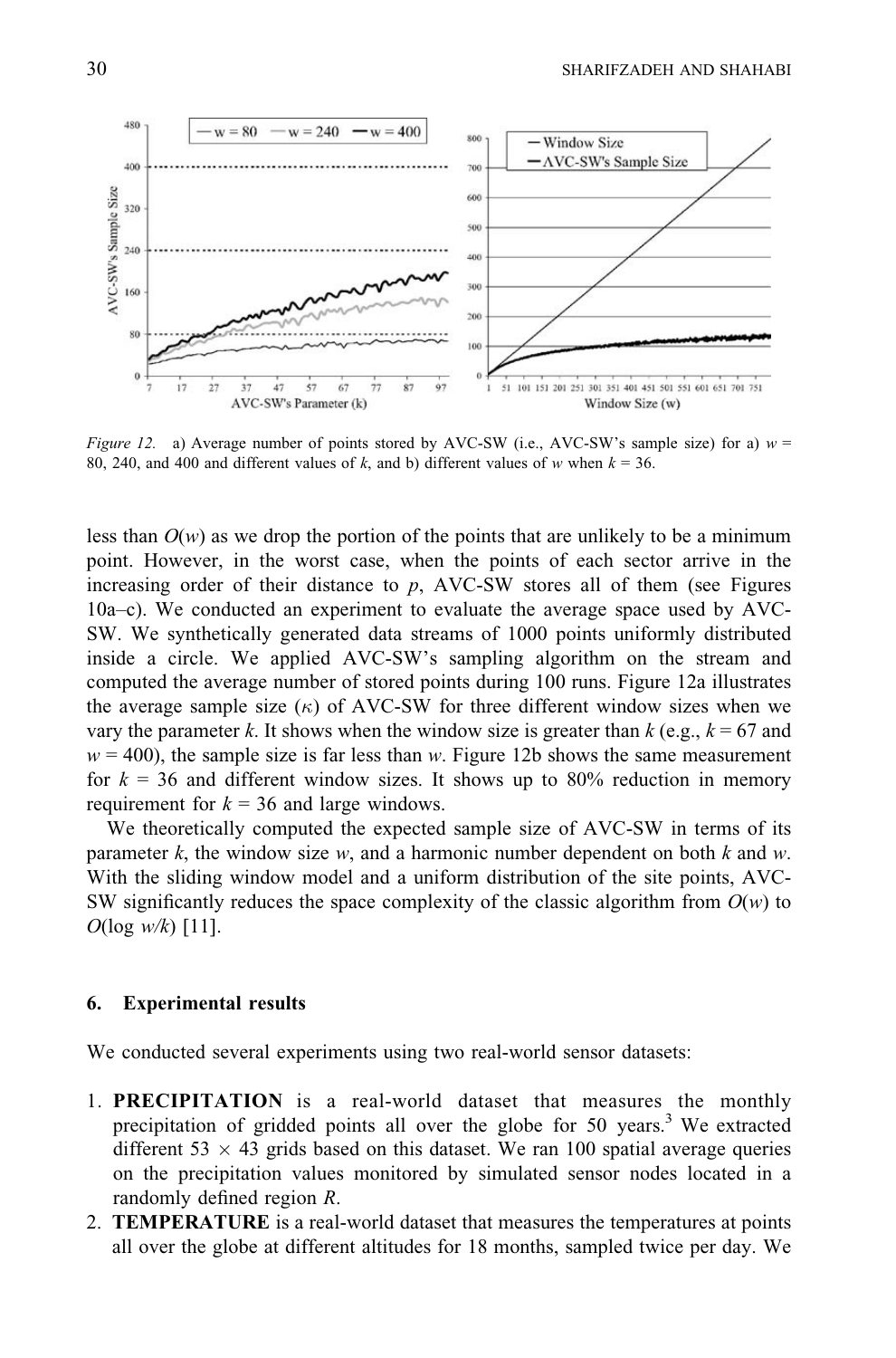sliced the dataset at certain altitudes and times to construct different grids of size  $64 \times 128$  with temperature as the value of each cell. We measure the average accuracy of 100 spatial average queries on the temperature values in different regions.

We compare the accuracy of the spatial average computed using the SMA, Voronoi and TIN methods. In addition, we evaluate the precision of our local Voronoi cell computation algorithm when it is used to approximate the global Voronoi cell.

For our experiments, we developed UNIX processes simulating individual sensor nodes. The sensor network was simulated as follows. First, we used real-world data from our datasets, PRECIPITATION and TEMPERATURE, collected from observation points on different grids as values monitored by the sensor nodes. To map both datasets into a single coordinate space, we reduced the resolution of each dataset into a course grid dividing the xy plane into  $5 \times 5$  cells. Subsequently, we randomly selected a set of grid points as the locations of the sensor nodes to generate random networks of different densities. Finally, the value that each sensor node monitors was selected as the value of the grid point in the original dataset. Figure 13 illustrates generating a random network using the original dataset. The black points of the grid  $c$  shows the location of the nodes in the network generated from the original grid a. The *node density* of the network is defined as the percentage of the grid points selected as nodes from the original dataset.

In all of our experiments, we used the original gridded dataset as a reference dataset. We calculated the precision of a spatial average on nodes inside an area R (termed  $SAVG_R$ ) by comparing it with  $AVG_R$ , the traditional average of all observations from the original dataset inside  $R$ . We have then measured the absolute relative error values as  $\frac{|SAVG_R - AVG_R|}{AVG_R}$ . In Figure 13, considering R as the entire network,  $SAVG_R$  is the spatial average on the values of the black points in the grid c while  $AVG_R$  is the traditional average on the values of all the points in the grid b.

## 6.1. Precision

The first set of experiments was aimed to study the precision of each of the three proposed methods to compute the spatial average. The measurements are made based on the distributed approach discussed in Section 4.2. Figure 14a illustrates the relative



Figure 13. Mapping the original grid into a grid of  $5 \times 5$  cells and generating a sensor network with random placement.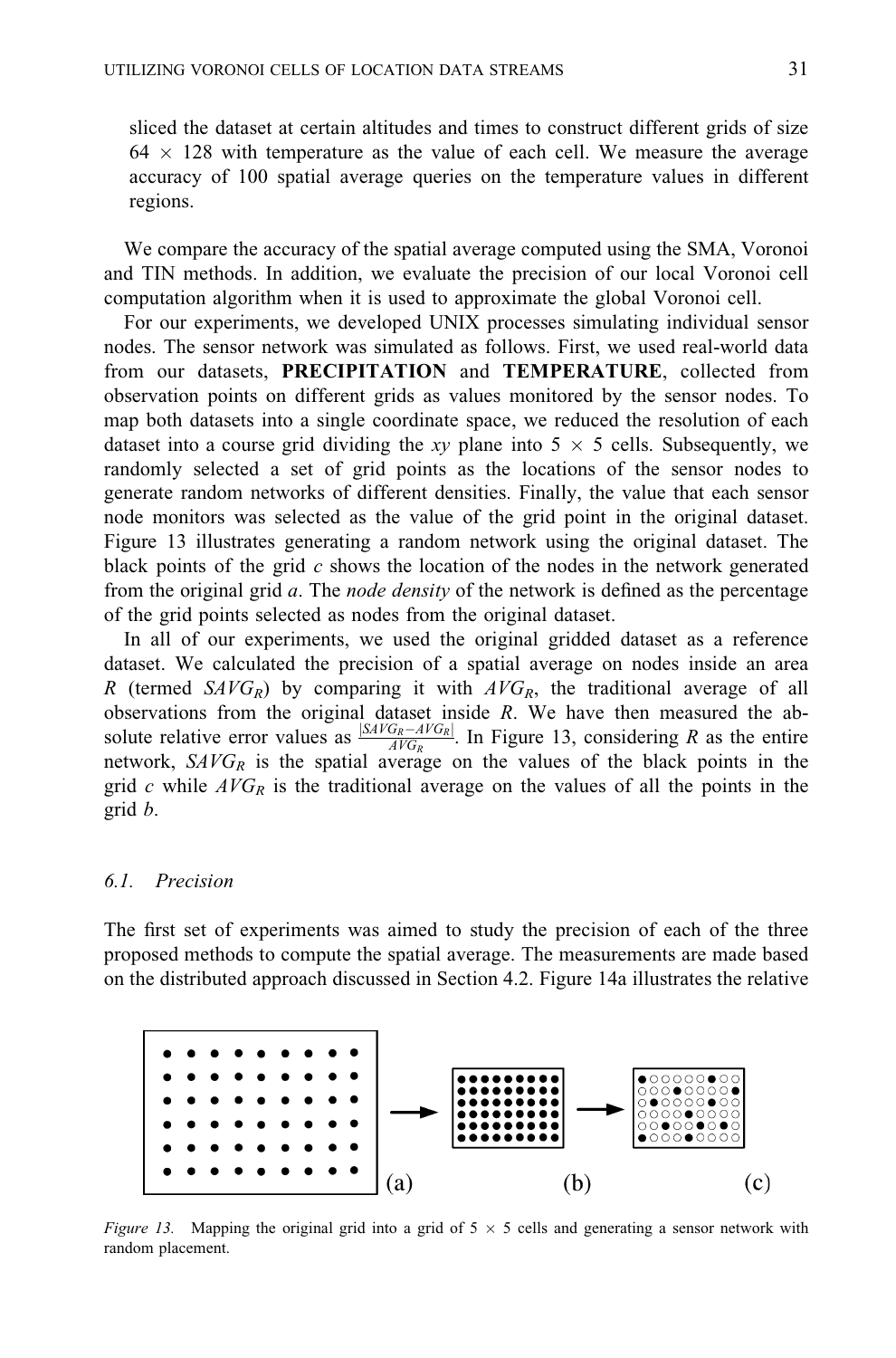

Figure 14. Comparing the relative error of all methods computing the spatial average on a) precipitation data, and b) temparature data with the traditional average.

error of the traditional and spatial average queries on sensor networks of different densities measuring precipitation. In the figure, *Local—Voronoi* is the result of processing the query by the Voronoi method using the local Voronoi cells generated based on a radial neighborhood of radius 15 for each sensor node. Besides, for each node density, the size of the grid cell used for the SMA method is the one which results in the best average. As we are expecting, the error of all methods is decreasing as the density of the nodes (i.e., observation points) is increasing. The global Voronoi generates the most accurate result. Even using the area of the local Voronoi cell generated using a neighborhood of size 15 results in less error than the traditional average. As the figure shows, local Voronoi and SMA perform similarly for this dataset. However, this observation cannot be generalized as SMA's accuracy is completely dependent on the size of the SMA grid cell and the distribution of the values in these cells. These parameters cannot be fine tuned apriori based on the network node density. Consequently, this makes SMA an unfeasible aggregation method for the sensor networks.

Figure 14b illustrates the results of the same experiment on the networks generated based on the temperature dataset. The error value of all methods are less than 1% even in the sparse networks. The reason is that the values in the original dataset has already been interpolated using a set of observations in order to be transformed to a grid. Despite the ignorable error, the traditional average has the worst error comparing to the other methods. Again, the spatial averaging based on the Voronoi method outperforms all the other methods in accuracy. Here, SMA performs as worse as the traditional average which verifies our conclusion from the previous experiment.

In the next set of experiments, we investigate the radius of radial neighborhood required to compute a local Voronoi cell as good as that of the global cell (i.e., 100% accurate cells). Figure 15a depicts that for the sparse networks the local Voronoi cell computed using the location of all the nodes closer than 30 units to the center node is almost as accurate as the global cell. The average of this distance is 6 for the dense networks. Notice that the local cells generated during this experiment were clipped using the border circles. This observation exploits the fact that our distributed local Voronoi algorithm is expected to cause less communication overhead than the semidistributed approach. We verify this fact through our last experiments.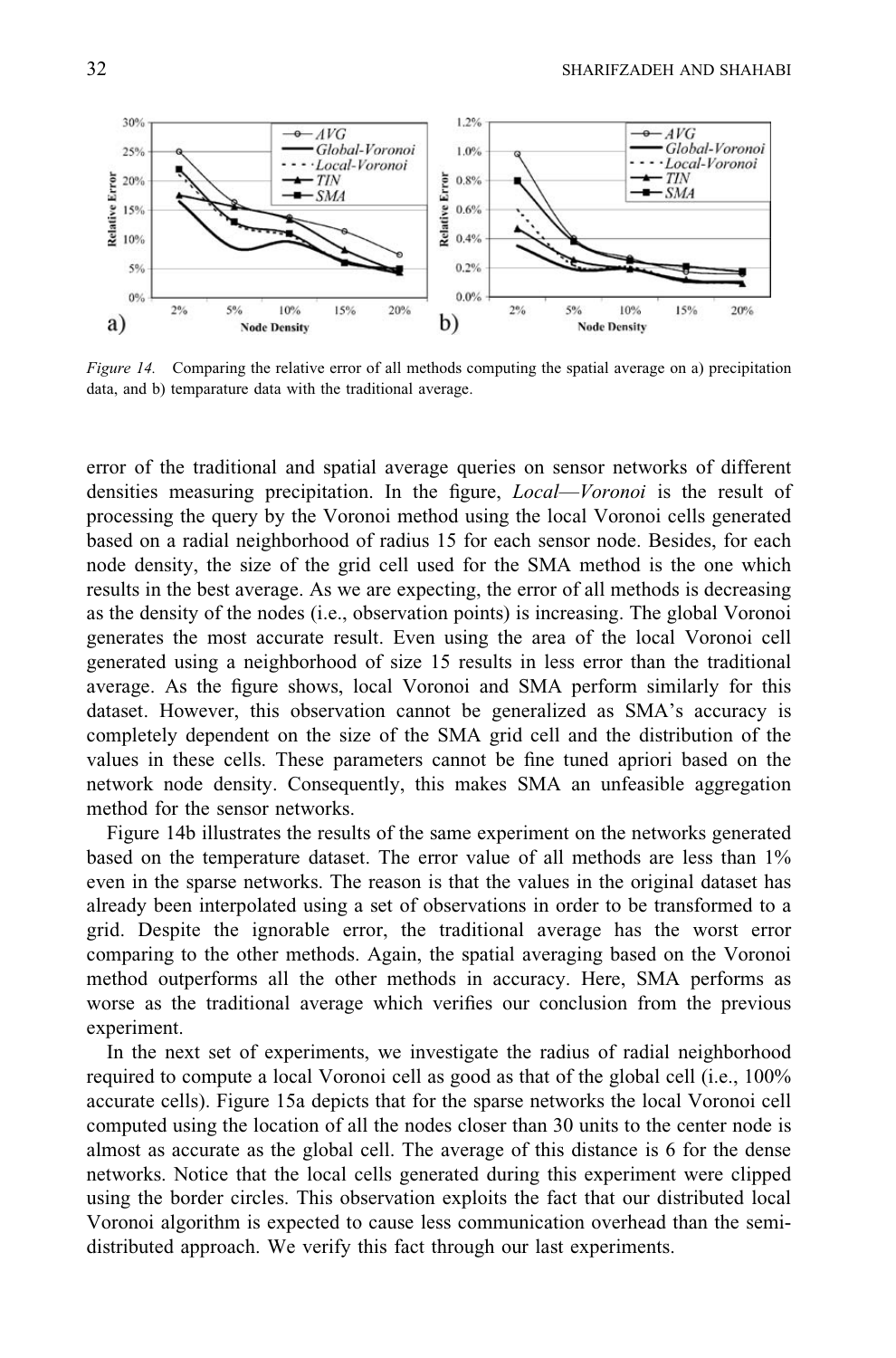

Figure 15. a) The maximum extent of neighborhood required to be known in each sensor node to compute its global Voronoi cell. b) Comparing the number of bytes sent through the network by different approaches.

## 6.2. Performance

The last set of experiments was aimed to compare the number of bytes sent by all the sensor nodes during semidistributed and distributed approaches to the Voronoi-based spatial average processing. We issues 100 spatial average queries on the temperature values over the entire network and measured the average number of bytes sent to route the queries and return the partial results. We considered 7, 2 and 2 bytes for query, partial result and location messages, respectively.<sup>4</sup> The location of the query node was randomly selected for each query run.

Figure 15b shows the total number of payload bytes (ignoring the packet headers) for different densities. In the figure, the distributed local Voronoi approach is the distributed approach in which each node computes its local Voronoi cell based on the location of the nodes one hop away. As the figure illustrates, the communication overhead in the semidistributed approach is always more than that of distributed approaches by a factor of 25%. This increase is because of the weight messages sent by the query node to each single node in the network. Figure 15b shows that as the node density increases, the amount of information sent to compute global and local Voronoi cells becomes comparable. The intuition here is that the global and local Voronoi cells are the same in the dense sensor networks. The observations verify that employing our algorithm by each node to compute the Voronoi cell results in less communication overhead in a distributed environment. In particular, in the context of sensor network, this saves a lot of energy resulting in longer lifetime for the nodes.

## 6.3. Discussion

In our prototype of the distributed approach to spatial aggregation, the nodes compute their weights during forwarding the query to the other nodes. This is expensive in terms of communication costs especially when the queries are frequent. Towards this end, the design can be changed to separate the weight computation phase from the query routing phase. Since the weights are query-independent and are only dependent on the location of the neighboring nodes, the nodes can compute the weights at any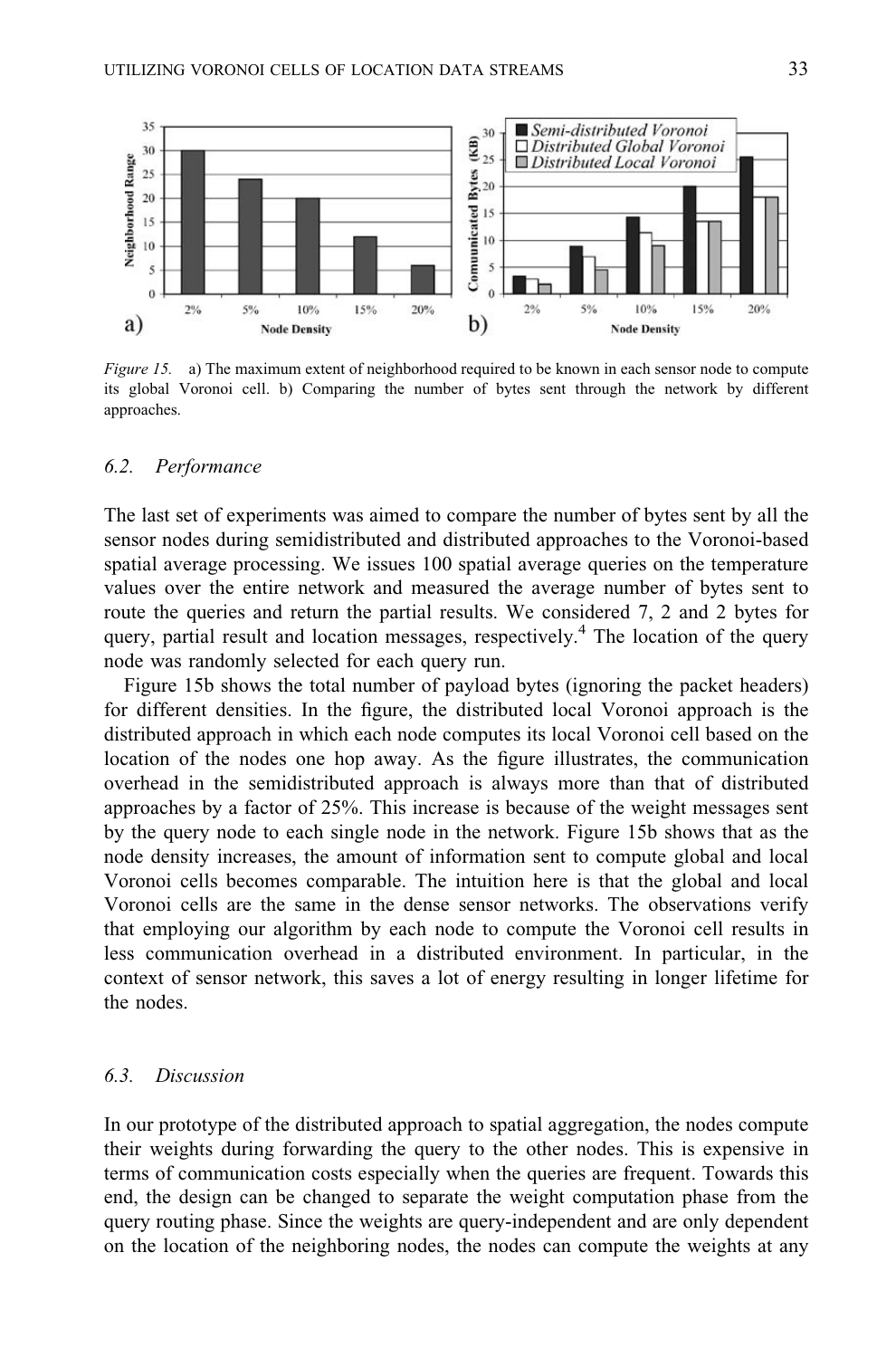time. Therefore, at certain time periods or on specific events (e.g., detecting a failure in one of neighbors) a weight computation module can be triggered.

Although we used the ad-hoc query routing to disseminate the query within the network, other suggested efficient query routing schemes can completely support the spatial aggregation queries. This is due to the independence of the weight computation from the aggregate query. However, there might be changes needed to piggy back the messages related to the weight computation with the query routing messages.

## 7. Conclusion

Applying traditional database aggregation techniques on the data generated by a sensor network is not an appropriate mean to extract characteristics of the underlying realworld continuous phenomenon. In this paper, we introduced the spatial aggregation for sensor network databases. Our general formalization of the spatial aggregation operators can be implemented on top of any in-network aggregation processing scheme (e.g., TAG [7]). We showed how a spatial average operator can be transformed into a weighted average on the sensor node measurements. We used spatial interpolation methods to formally define three different spatial average operators, namely, SMA, Voronoi and TIN-based operators. Throughout several empirical experiments to extract the average of a continuous process using discrete non-uniform samples, we demonstrated that all three operators outperform the traditional average operator in accuracy. We showed that the Voronoi-based operator improves the accuracy of the traditional operator by a factor of 35% for sparse networks.

In addition, we identified semi-distributed and distributed approaches to implement spatial operators on the sensor nodes. According to our experimental results, the communication overhead in the semi-distributed approach is always more than that of the distributed approach by a factor of 25%. Hence, we proposed a local Voronoi cell computation algorithm to be used by the distributed approach. For the real-world case when the sensors fail frequently, we proposed the AVC-SW algorithm to approximate the Voronoi cell at each node reducing the memory requirements of our Voronoi algorithms. When it is used by each sensor node, the algorithm provides the best possible approximation to both global/local Voronoi cells of the node given its limited communication range. This algorithm is applicable to other fields such as moving object databases, robotics and mobile computing.

#### Acknowledgments

This research is based upon work supported in part by the National Science Foundation under award numbers IIS-0324955(ITR), EEC-9529152 (IMSC ERC) and IIS-0238560 (CAREER), in part by a grant from NASA/JPL, and in part by unrestricted cash gifts from Microsoft. Any opinions, findings, and conclusions or recommendations expressed in this material are those of the authors and do not necessarily reflect the views of the National Science Foundation.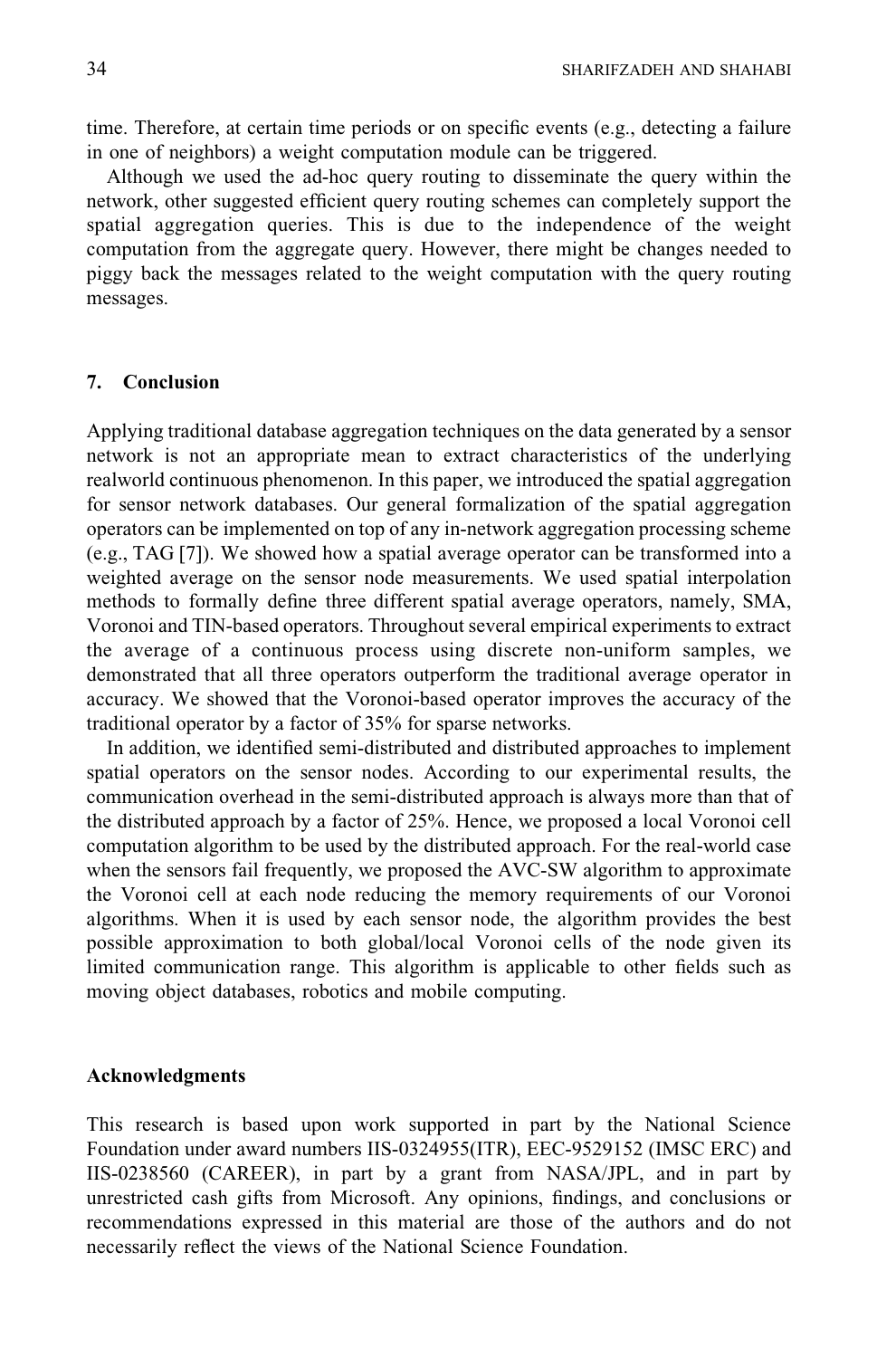#### **Notes**

- 1. http://telegraph.cs.berkeley.edu/tinydb/.
- 2. In fact, deciding to drop a new point is significantly expensive for the classic algorithm (i.e.,  $O(w^2)$ ). Details are removed due to the lack of space.
- 3. http://www.jisao.washington.edu/data\_sets/willmott/
- 4. We ignored the size of packet headers throughout this experiment.

#### References

- 1. S. Arya and A. Vigneron. Approximating a Voronoi Cell. Technical Report, 2003, HKUST-TCSC-2003-10.
- 2. P. Bonnet, J.E. Gehrke, and P. Seshadri. "Towards sensor database systems," in Proceedings of the Second International Conference on Mobile Data Management, pp. 3–14, 2001.
- 3. S. Fortune. "A sweepline algorithm for Voronoi diagrams," in Proceedings of the Second Annual Symposium on Computational Geometry, pp. 313-322, ACM Press, 1986.
- 4. R.H. Güting, "An introduction to spatial database systems," The VLDB Journal, Vol. 3(4):357-399, 1994.
- 5. C. Intanagonwiwat, R. Govindan, and D. Estrin. "Directed diffusion: A scalable and robust communication paradigm for sensor networks," in *Proceedings of the Sixth Annual International* Conference on Mobile Computing and Networking (MobiCOM '00), 2000.
- 6. N. Lam, "Spatial interpolation methods: A review," The American Cartographer, Vol. 10(2):29-149, 1983.
- 7. S. Madden, M. Franklin, J. Hellerstein, and W. Hong. "TAG: A tiny aggregation service for ad-hoc sensor networks," in Proceedings of the 5th Annual Symposium on Operating Systems Design and Implementation (OSDI), 2002.
- 8. S. Muthukrishnan. "Data streams: Algorithms and applications," Technical Report, Computer Science Department, Rutgers University, 2003.
- 9. A. Okabe, B. Boots, K. Sugihara, and S.N. Chiu. Spatial Tessellations, Concepts and Applications of Voronoi Diagrams. 2nd edition, John Wiley and Sons Ltd., 2000.
- 10. M. Oliver and R. Webster, "Kriging: A method of interpolation for geographical information systems," International Journal Geographic Information Systems, Vol. 4(3):313-332, 1990.
- 11. M. Sharifzadeh and C. Shahabi. "Approximate Voronoi cell computation on geometric data streams," Technical report, Computer Science Department, University of Southern California, 2004. No. 04-835.
- 12. M. Sharifzadeh and C. Shahabi. "Supporting Spatial Aggregation in Sensor Network Databases," in Proceedings of the 12th ACM International Symposium on Advances in Geographic Information Systems, pp. 166-175, 2004.
- 13. I. Stanoi, M. Riedewald, D. Agrawal, and A.E. Abbadi. "Discovery of influence sets in frequently updated databases," in Proceedings of the 27th International Conference on Very Large Data Bases, pp. 99-108, Morgan Kaufmann Publishers Inc., 2001.
- 14. W. Tobler. "Cellular geography," in Olsson and Gale (Eds.), Philosophy in Geography, 379-386, D. Reidel Publishing Company, 1979.
- 15. J. Zhang, M. Zhu, D. Papadias, Y. Tao, and D.L. Lee. "Location-based spatial queries," in *Proceedings* of the 2003 ACM SIGMOD International Conference on Management of data, pp. 443-454, ACM Press, 2003.
- 16. J. Zhao, R. Govindan, and D. Estrin. "Computing aggregates for monitoring wireless sensor networks," in Proceedings of the First IEEE International Workshop on Sensor Net Protocols and Applications  $(SNPA'03)$ , 2003.